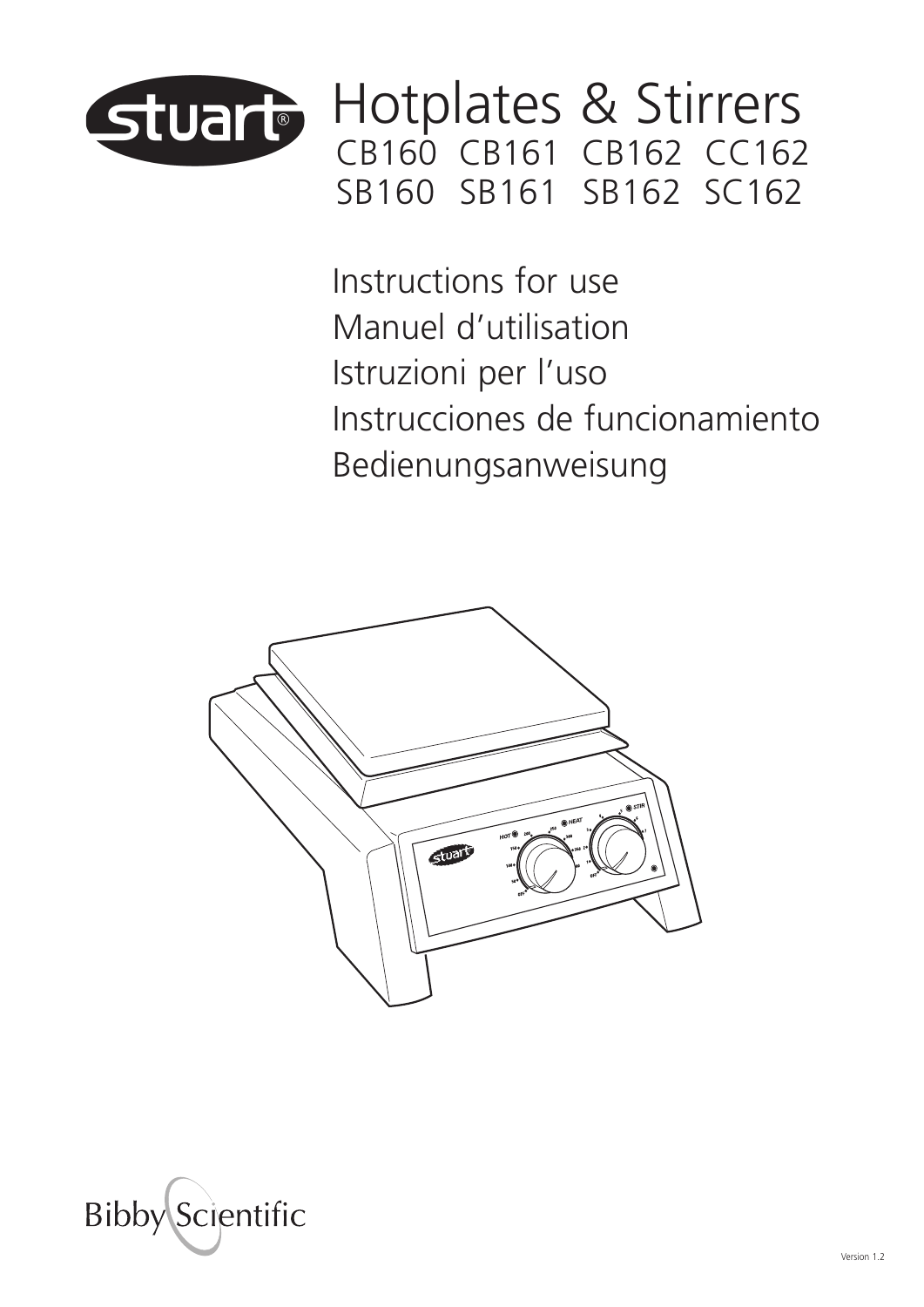### **English**

### **Figure 1 - Front view**

**Figure 2 - Rear view**



**Figure 3 - SC162 & CC162 front view**



**Figure 4 - SC162 & CC162 rear view**



DIN probe socket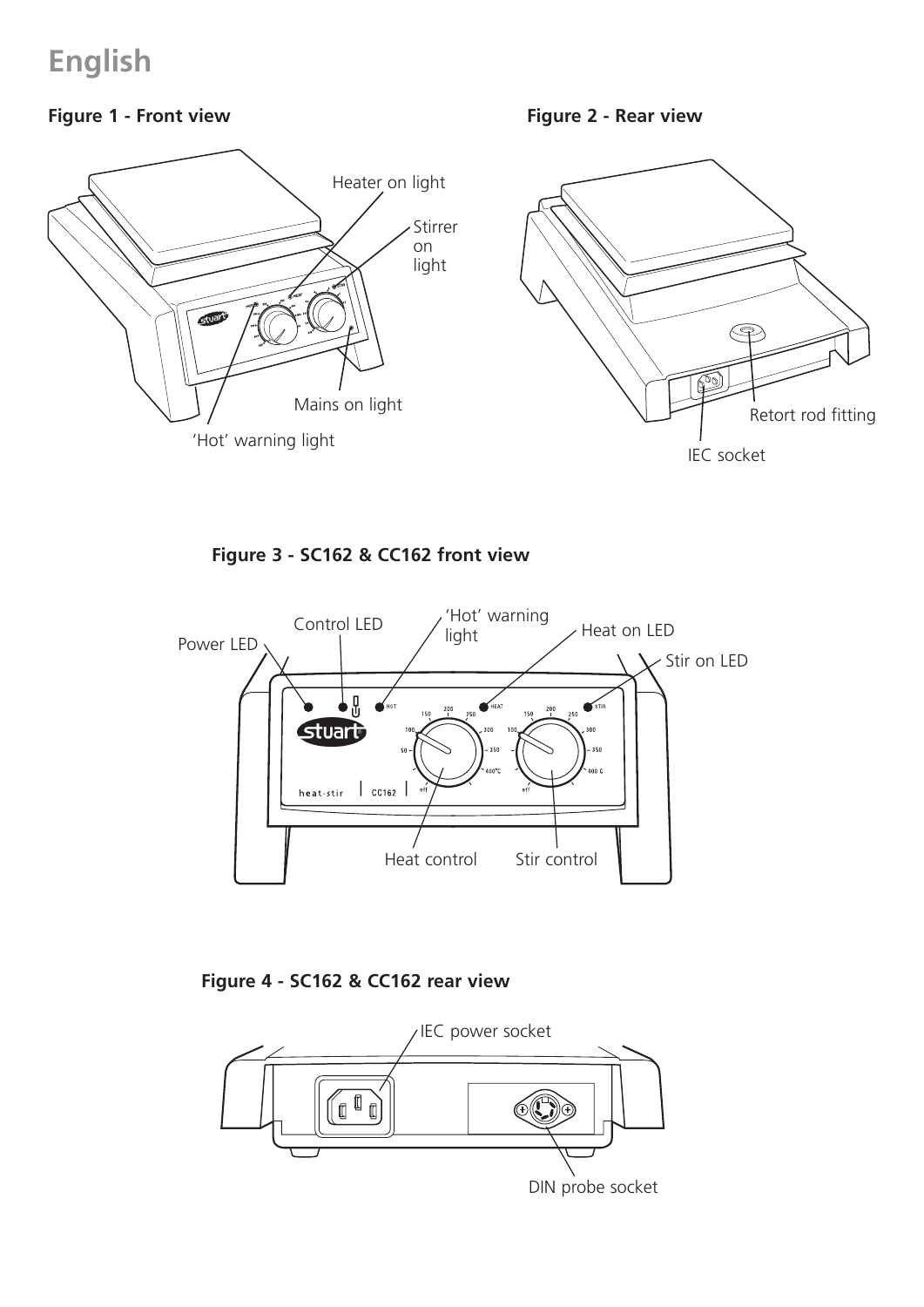#### **Thank you for purchasing this Bibby Scientific product. To get the best performance from the equipment, and for your personal safety, please read these instructions carefully before use.**

Bibby Scientific hotplates and stirrers are designed to operate under the following conditions:-

- ❖ For indoor use only
- ❖ Use in a well ventilated area
- ❖ Ambient temperature range +5°C to +40°C
- ❖ Altitude to 2000m
- ❖ Relative humidity not exceeding 80%
- ❖ Mains supply fluctuations not exceeding 10% of nominal
- ❖ Overvoltage category II IEC60364-4-443
- ◆ Pollution degree 2 IEC664
- ❖ Use with a minimum distance all round of 200mm from walls or other items

If the equipment is not used in the manner described in this manual the protection provided by the equipment may be impaired.

# **Electrical Installation**

**THIS EQUIPMENT MUST BE EARTHED**

**Before connection please ensure that the line supply corresponds to that stated on the rating label.**

#### **Power requirements:**

| Model             | Wattage | Model  | Wattage |
|-------------------|---------|--------|---------|
| CB160             | 500W    | SB160  | 700W    |
| CB161             | 50W     | SB161  | 50W     |
| CB162             | 550W    | SB162  | 750W    |
| CC <sub>162</sub> | 550W    | SC 162 | 750W    |

There is an IEC socket at the rear of the instrument for connection to the mains supply, (see figure 2). The unit is supplied with two mains leads fitted with IEC plugs for connection to the instrument. One has a U.K. 3 pin plug and the other has a 2 pin "Shuko" plug for connection to the mains. Choose the lead appropriate for your electrical installation and discard the other.

Should neither lead be suitable, take the lead with the U.K. plug and replace the plug with a suitable alternative. See the enclosed instruction sheet for advice on how to carry out this procedure.

Should the mains lead require replacement a cable of 1mm2 of harmonised code H05W-F connected to an IEC 320 plug should be used.

### **IF IN DOUBT CONSULT A QUALIFIED ELECTRICIAN**

The mains lead should be connected to the instrument BEFORE connection to the mains supply.

NOTE that when connected to the mains supply a green neon light on the front of the unit illuminates, (see figure 1).

# **Operation**

### **Heating CB160, CB162, SB160, SB162**

The control knob labelled "Heat" on the front panel controls the heat output and hence the plate temperature. It is graduated with an approximate temperature scale. This scale refers to the temperature of the top plate and not to the temperature of the contents of the vessel being heated, When the heat is switched on an amber pilot light illuminates, (see figure 1).

When the surface becomes too hot to touch a red warning light on the front panel will begin to flash, (see figure 1). This will continue to flash while the plate temperature is above 50°C so long as the unit remains connected to the electricity supply.

WARNING: The top surface of the instrument may be HOT In free air a surface temperature of 450°C can be achieved on the ceramic top models and 325°C on the metal top models. Do not leave heaters switched on when not in use.

#### **Stirring**

#### **CB161, CB162, SB161, SB162**

The control knob labelled "Stir" on the front panel controls the stirrer speed. When switched on an amber pilot light illuminates, (see figure 1).

The knob is graduated with an arbitrary 1-9 scale. Turning the knob to a higher number increases the stirrer speed.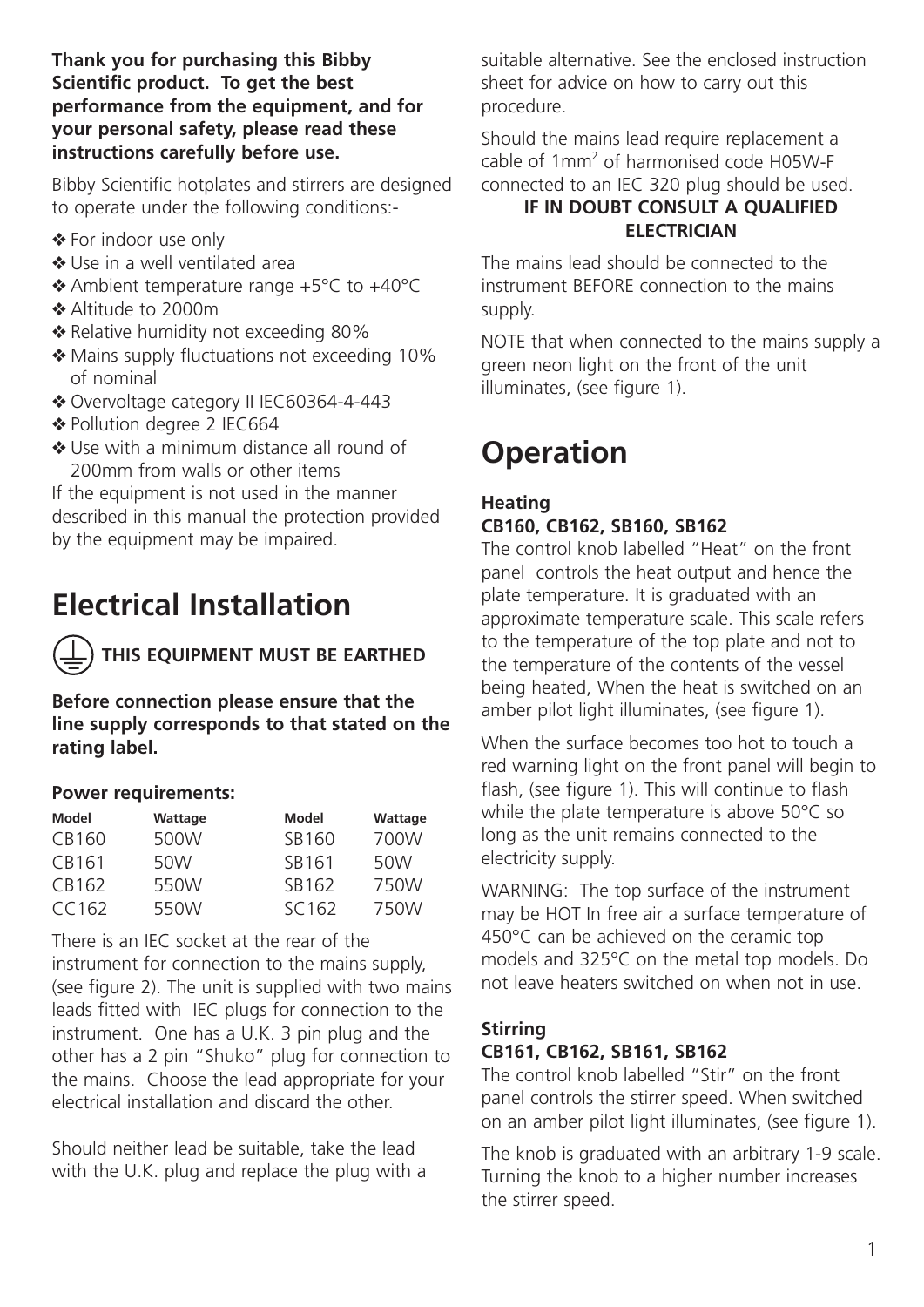#### **SC162 & CC162**

The SC162 metal top and CC162 ceramic top hotplates are designed for use with the Stuart SCT1 temperature controller. The SCT1 temperature controller allows accurate temperature control of aqueous and oil based samples in the laboratory and can be used in two different modes, as a precise temperature controller from 20 to 200°C or as a digital thermometer from -4 to 325°C.

Connection of the SCT1 temperature controller probe is via the DIN probe socket located at the rear of the hotplate (figure 4). The analogue heat control is disabled, allowing precise setting of temperature via the SCT1 temperature controller. The illuminated control LED indicates communication between the SCT1 temperature controller and hotplate (figure 3). For full instructions on use please refer to the SCT1 temperature controller manual.

When the SC162 or CC162 are not in use with the SCT1 temperature controller, the hotplate heating and stirring functions operate as the CB160, CB162, SB160 and SB162. In this case the control LED remains inactive and the DIN probe socket is not utilised.

#### **Safety Advice**

- ❖ Do not use the instrument to heat inflammable liquids
- ❖ Never lift or carry the instrument until it has been switched off and allowed to cool for at least 30 minutes. The hot warning light will give guidance.
- ❖ The unit should be carried using both hands with the fingers under the side edges.
- ◆ Never move or carry the unit with containers on the top plate or while still connected to the mains supply.
- ◆ There is a danger of liquid spillage if containers are over-filled and stirred at high speed. Always build stirrer speed slowly and never stir more rapidly than necessary.
- ❖ NEVER place a cold glass vessel onto a hotplate which is already hot.

#### **Cleaning and Care**

Before attempting cleaning:-

Ensure that the top is cool, disconnect from the mains electricity supply.

The metal casing should be cleaned using a damp cloth and a mild detergent solution.

#### **Ceramic top units:**

A damp cloth will normally remove most types of contamination. For more difficult stains a domestic cream cleanser is recommended.

Cleaning is made easier if spillages are attended to promptly. In any case, spillages of alkali, phosphoric acid and hydrofluoric acid MUST be removed immediately as these chemicals can attack and damage the glass ceramic. Ensure that the appropriate safety precautions are observed.

During cleaning and general operation take care not to scratch the surface of the top plate as this could result in subsequent thermal breakage.

WARNING: A ceramic top which is scratched, chipped, chemically etched or damaged must not be used.

#### **Metal top units:**

The metal top plate should be cleaned using a damp cloth and a mild detergent solution.

Cleaning is made easier if spillages are attended to promptly. In any case, spillages of acids and alkalis MUST be removed immediately as these chemicals can attack and damage the the surface of the aluminium alloy. Ensure that the appropriate safety precautions are observed.

#### **Preparation of Media**

Take particular care when heating liquids having a high viscosity. Viscous liquids can act as thermal insulators and can cause thermal breakage of the glassware. This is very important with media solutions as the viscosity will usually increase as the temperature rises.

- ❖ Check that the stirring action is sufficient to agitate the whole of the liquid. Unstirred areas in the liquid can result in uneven heat transfer and "hot spots" in the glassware. This can induce thermal stress and so cause failure.
- ◆ Check the stirring action regularly to ensure that it remains adequate as the viscosity of the solution increases.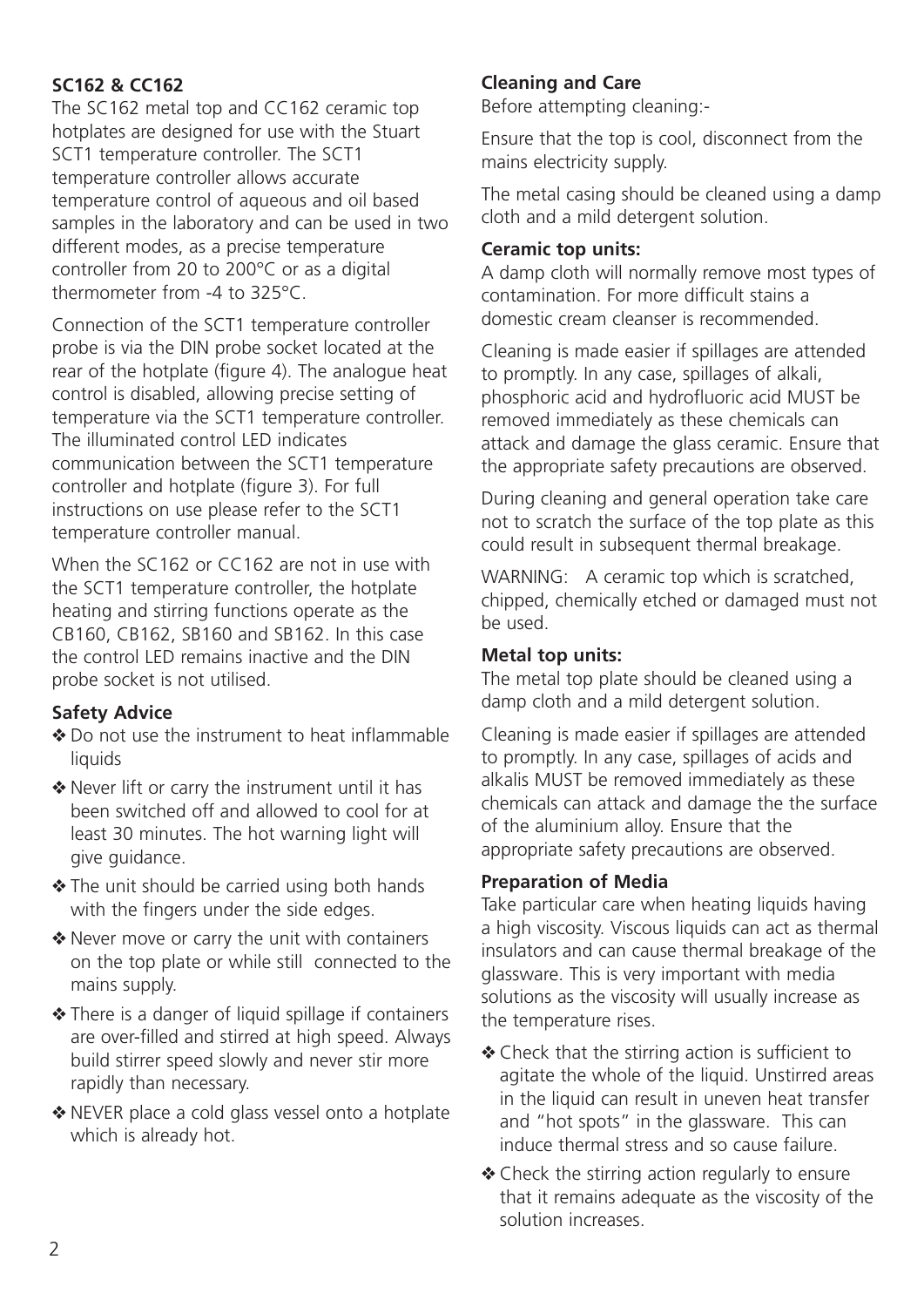- ❖ Always use the largest magnetic follower possible and, if necessary, use a mechanical overhead stirrer.
- ◆ Do not use glass vessels with thick walls, e.g. Pyrex Heavy Duty Ware or standard beakers and flasks having capacities of 5 litres or greater.
- ❖ NEVER heat glass bottles on a hotplate.
- ◆ Ensure that the heat is built up slowly to avoid localised overheating.
- ❖ Ensure the glassware is completely free from scratches or other defects.
- ◆ Place the hotplate in a tray large enough to contain the liquid in the event of glassware failure.
- ◆ Wear the appropriate safety clothing e.g. gloves, goggles, protective apron etc.

#### **Accessory**

A rod is available to support apparatus used with the instrument. The instrument is equipped with a fitting on the rear to accept the support rod catalogue number SR1, (see figure 2). To fit the rod to your instrument, first isolate from the mains supply and allow to cool. Then simply screw the threaded end of the support rod into the fitting on the rear of the instrument.

# **Servicing and Repair**

This product range does not require any routine servicing.

#### **Note: There are no internal user replaceable parts.**

In the event of product failure it is recommended that any repair is only undertaken by suitably qualified personnel. For advice or to receive a service manual please contact the Service Department of Bibby Scientific Ltd.

Only spare parts supplied by Bibby Scientific or its agent should be used. Fitting of non-approved parts may affect the performance of the safety features of the instrument.

#### **Note: The magnetic stirrer drive utilises strong magnets.**

If in doubt, please contact the Service Department of Bibby Scientific Ltd. Stone, Staffordshire ST15 0SA United Kingdom Tel: +44 (0)1785 812121 Fax: +44 (0)1785 813748 e-mail info@bibby-scientific.com www.bibby-scientific.com

#### **Spares**

The following spare parts are available from your laboratory supplier. For a comprehensive parts list please contact the Service Department of Bibby Scientific Ltd quoting model and serial number.

| Description           | Cat. No.        |
|-----------------------|-----------------|
| Control knob          | <b>SB160/CK</b> |
| Rubber feet, set of 4 | <b>SB160/RF</b> |
| Retort rod.           | SR <sub>1</sub> |

# **Warranty**

Bibby Scientific Ltd warrants this instrument to be free from defects in material and workmanship, when used under normal laboratory conditions. for a period of three (3) years. In the event of a justified claim Bibby Scientific Ltd will replace any defective component free of charge.

This warranty does NOT apply if,

- 1.A ceramic top has broken due to mechanical impact, scratching, chipping or chemical etching.
- 2.Any repair has been made or attempted other than by Bibby Scientific or its agent.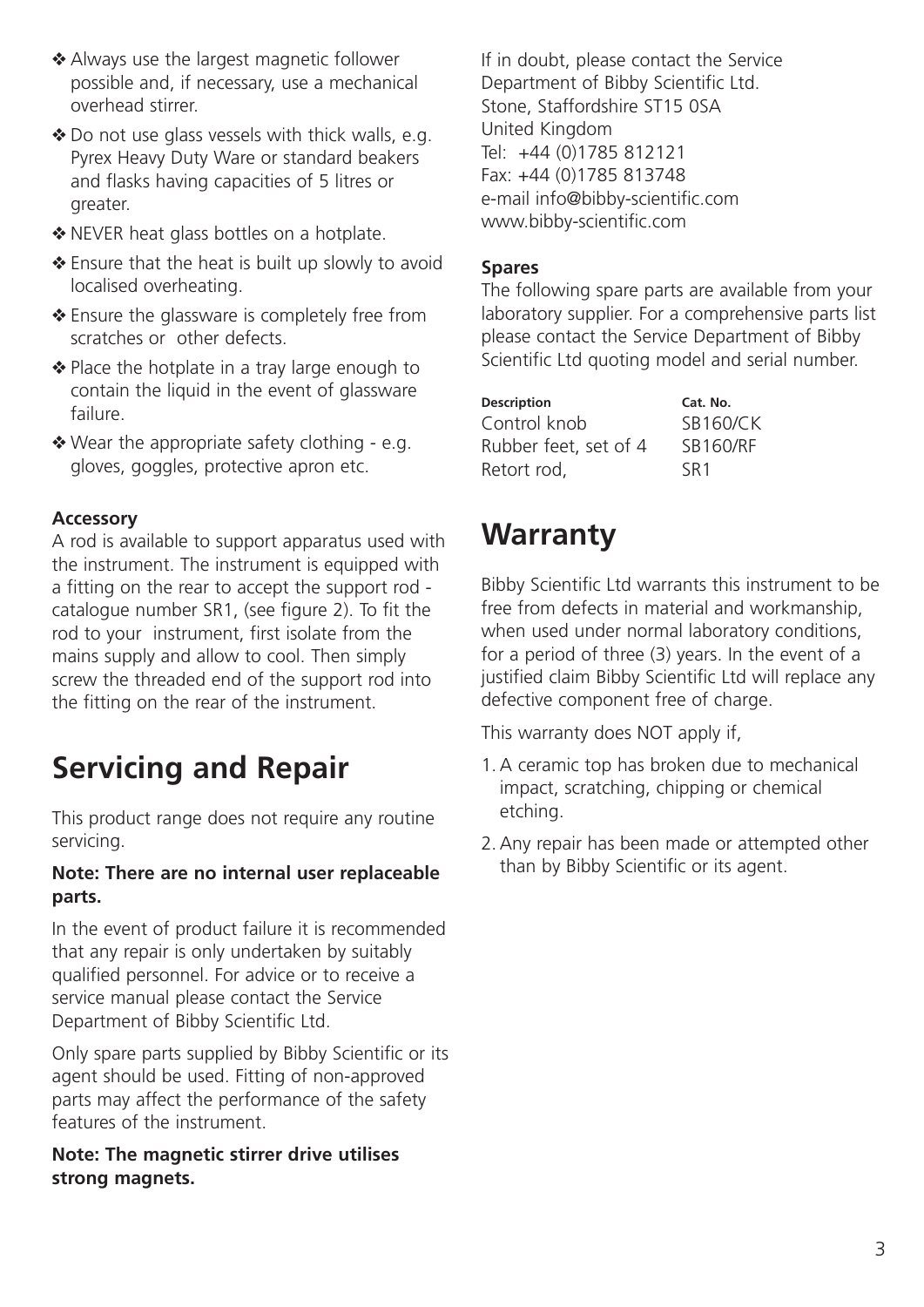### **Français**

#### **Figure 1 - Vue de face**

**Figure 2 - Vue arriere**



**Figure 3 - SC162 et CC162 - vue de face**



**Figure 4 - SC162 et CC162 - vue de arrière**



Prise de sonde DIN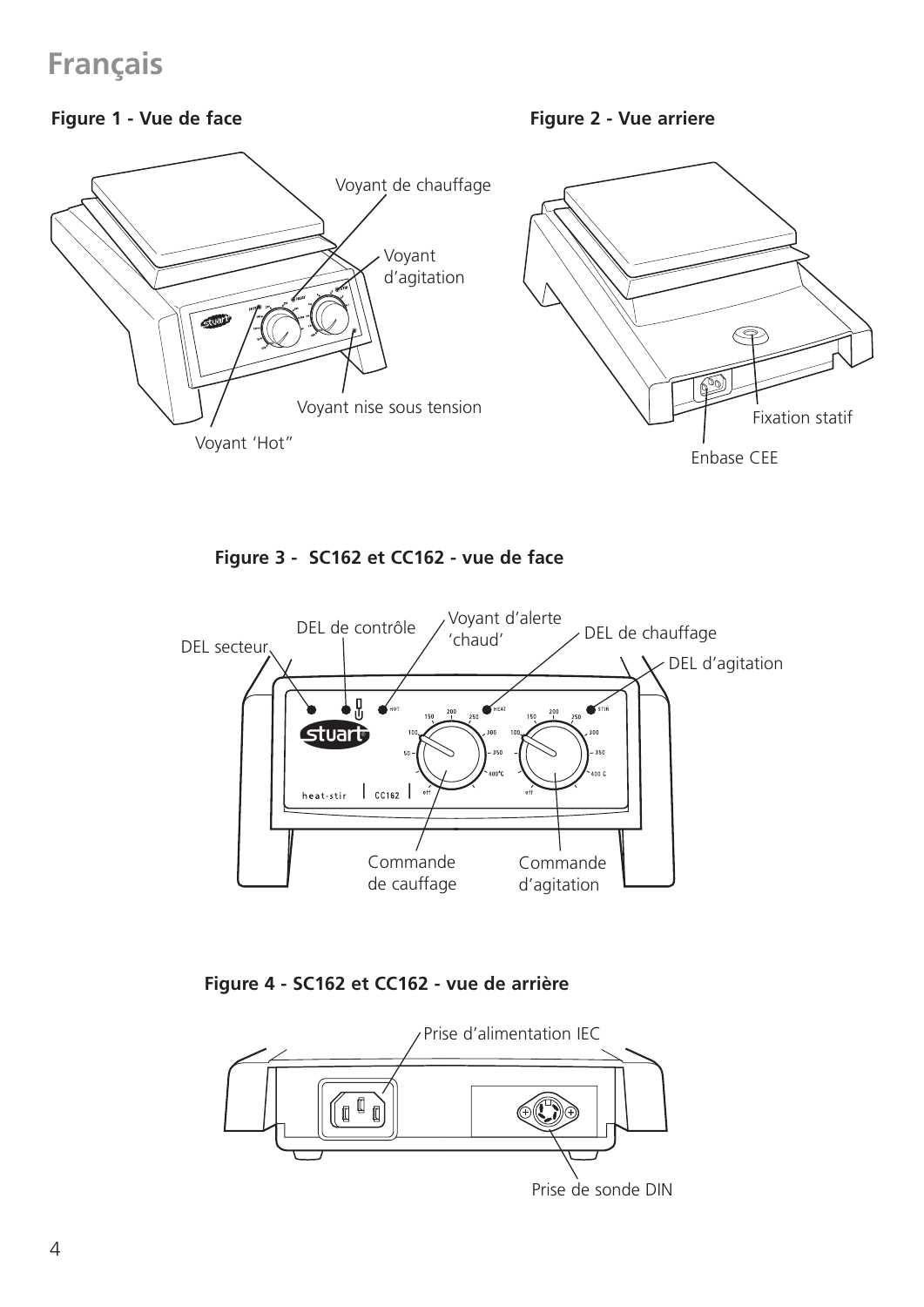**Merci d'acheter ce produit de Bibby Scientific. Pour obtenir le bon fonctionnement de l'équipement, et pour votre sécurité, lire avec attention les instructions ci-dessous avant l'utilisation.** 

Les plaques chauffantes et les agitateurs Bibby Scientific sont conçus pour fonctionner dans les conditions suivantes : -

- ❖ Pour l'usage en intérieur seulement
- ❖ Utilisation dans une pièce bien aérée
- ❖ Température ambiante +5°C à +40°C
- ❖ Altitude inférieure à 2000m
- ❖ Humidité relative n'excédant pas 80%
- ❖ Fluctuations de l'alimentation électrique n'excédant pas 10% de la valeur nominale
- ❖ Catégorie II IEC60364-4-443 de surtension
- ❖ Degré 2 IEC664 de pollution
- ❖ Utilisation à une distance minimum de 200mm autour des murs ou d'autres appareils

Si l'équipement n'est pas utilisé de la façon décrite dans ce manuel les différentes fonctions de l'appareil peuvent être altérées.

# **Installation électrique**



#### **CET ÉQUIPEMENT DOIT TRE MIS À LA TERRE**

Avant le raccordement, s'assurer que l'alimentation électrique convient. Les plaques chauffantes et agitateurs Bibby Scientific nécessitent une tension secteur de 230V, 50Hz, monophasé.

#### **Alimentation électrique:**

| Modèle | Puissance | Modèle            | Puissance |
|--------|-----------|-------------------|-----------|
| CB160  | 500W      | SB160             | 700W      |
| CB161  | 50W       | SB161             | 50W       |
| CB162  | 550W      | SB162             | 750W      |
| CC162  | 550W      | SC <sub>162</sub> | 750W      |

Une embase CEE est située à l'arrière de l'instrument pour le raccordement à l'alimentation électrique, (voir le schéma 2).

L'appareil est fourni avec deux câbles équipés de prise CEE pour le raccordement à l'instrument. Un avec une prise anglaise et un autre avec une prise de "Shuko" 2P+T pour le raccordement au secteur. Choisir le câble approprié pour votre installation électrique et jeter l'autre. Si ni l'un ni l'autre ne conviennent, prendre celui avec la prise anglaise et remplacer la prise par celle appropriée. Voir la feuille d'instruction incluse pour le montage de cette nouvelle prise.

Si le câble exige un remplacement, un câble de 1mm2 à la norme H05W-F relié à une prise CEE 320 doit être employé.

#### **EN CAS DE DOUTE CONSULTER UN ÉLECTRICIEN QUALIFIÉ**

Le câble d'alimentation électrique doit être relié à l'instrument avant le raccordement au secteur.

Une fois connecté, une lampe néon verte sur l'avant de l'appareil s'illumine, (voir le schéma 1).

## **Fonctionnement**

### **Chauffage**

#### **Modèles CB160, CB162, SB160, SB162**

Le bouton de commande marqué "HEAT" sur la face avant de l'appareil commande le chauffage.

Il est gradué en température de façon approximative. Cette indication se rapporte à la température de surface et non du liquide chauffé.

Lorsque le chauffage est en cour, une lampe témoin ambre s'illumine, (voir le schéma 1).

Quand la surface devient trop chaude au toucher, un voyant d'alarme rouge en façade clignote, (voir le schéma 1). Ceci continuera à clignoter tant que la température de surface est au-dessus de 50°C et que l'appareil est relié à son alimentation électrique.

AVERTISSEMENT: La surface de l'instrument peut être CHAUDE. Une température de surface de 450°C peut être atteinte sur les modèles en céramique et de 325°C sur les modèles en métal.

Ne pas laisser les appareils chauffer inutilement lorsqu'ils ne sont pas utilisés.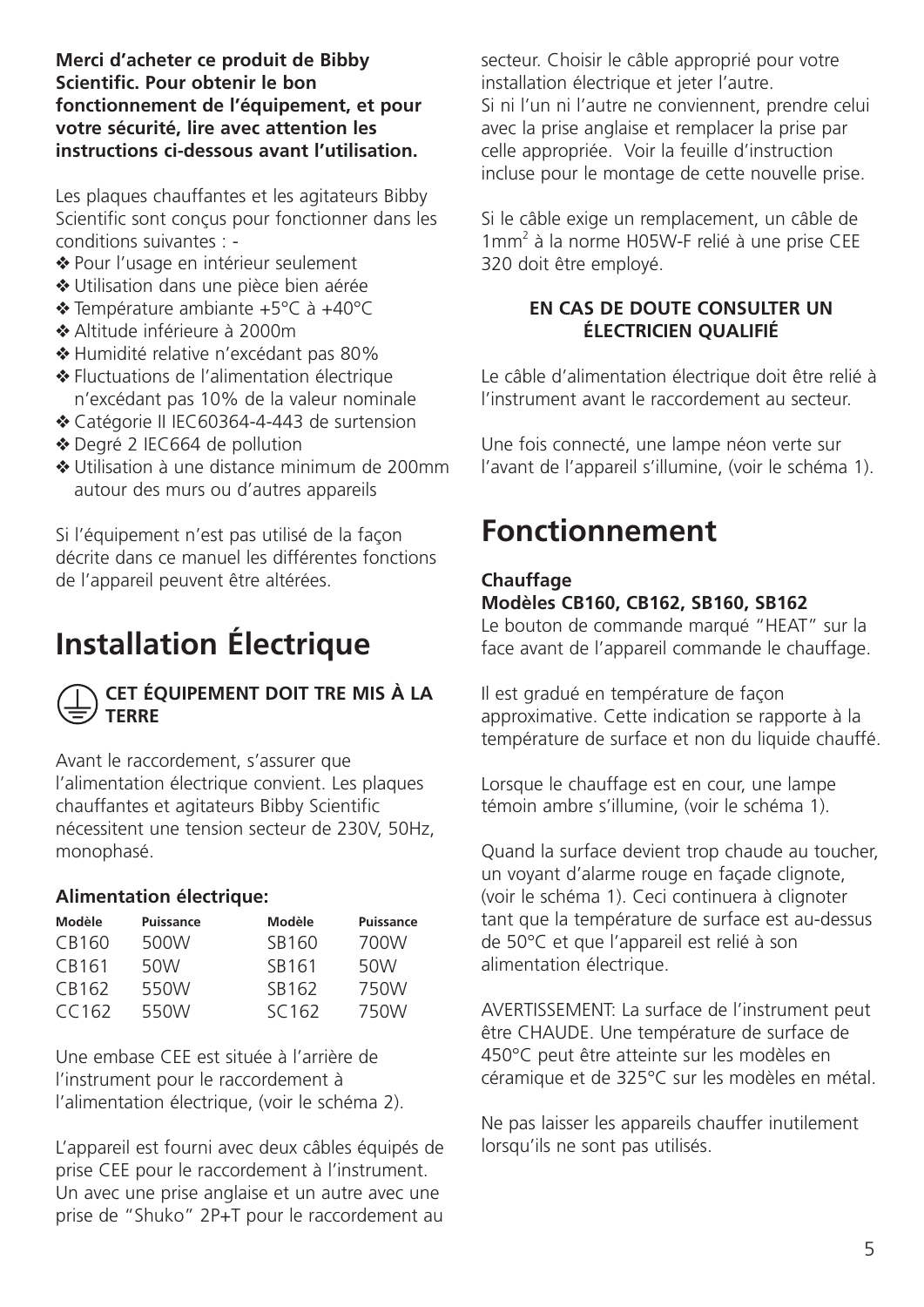### **Agitation**

### **Modèles CB161, CB162, SB161, SB162**

Le bouton de commande marqué "Stir" sur la face avant de l'appareil commande la vitesse d'agitation. Lors du fonctionnement, une lampe témoin ambre s'illumine, (voir le schéma 1).

Le bouton est gradué arbitrairement de 1 à 9. La rotation du bouton vers un nombre plus élevé augmente la vitesse d'agitation.

#### **SC162 et CC162**

Les plaques chauffantes métalliques SC162 et céramiques CC162 sont conçues pour être utilisées avec le contrôleur de température SCT1. Le contrôleur de température SCT1 permet de réguler avec précision la température des échantillons en phase aqueuse et huileuse en laboratoire, et peut être utilisé dans deux modes différents, comme un régulateur précis de la température, de 20 à 200°C, ou comme un thermomètre numérique, de -4 à 325°C.

La sonde du contrôleur de température SCT1 se connecte au moyen de la prise DIN pour sonde située à l'arrière de la plaque chauffante (figure 4). La commande analogique de chauffage est désactivée, ce qui permet de régler précisément la température par l'intermédiaire du contrôleur de température SCT1. La DEL de contrôle allumée signale la communication entre le contrôleur de température SCT1 et la plaque chauffante (figure 3). Pour le mode d'emploi complet, consulter le manuel du contrôleur de température SCT1.

Si SC162 ou CC162 ne sont pas utilisés avec le contrôleur de température SCT1, les fonctions de chauffage et d'agitation de la plaque chauffante fonctionnent comme sur les modèles CB160, CB162, SB160 et SB162. Dans ce cas, la DEL de contrôle reste inactive et la prise DIN pour sonde n'est pas utilisée.

#### **Conseils de Sécurité**

- ❖ Ne pas utiliser l'instrument pour chauffer des liquides inflammables
- ❖ Ne jamais soulever ou porter l'instrument s'il n'a pas été éteint et / ou laisser refroidir pendant au moins 30 minutes. Le voyant d'alarme "chaud" est là pour vous en informer.
- ❖ L'unité doit être déplacée en utilisant les deux mains sous les bords latéraux.
- ❖ Ne jamais déplacer ou porter l'appareil avec des récipients posés dessus ou s'il est encore relié à son alimentation secteur.
- ❖ Il y a un risque de débordement du liquide si les récipients sont trop remplis et / ou agités à une vitesse excessive. Toujours régler la vitesse d'agitation progressivement.
- ❖ Ne jamais placer un contenant en verre froid sur une plaque chauffante chaude.

#### **Nettoyage**

Avant de procéder au nettoyage, s'assurer que la surface est froide. Déconnecter l'appareil de son alimentation électrique.

La surface métallique doit être nettoyée en utilisant un tissu humide et une solution détergente douce.

#### **Surface en céramique:**

Un chiffon humide enlèvera normalement la plupart des types de contamination. Pour des taches plus difficiles, une crème de récurage domestique est recommandée. Le nettoyage est facilité s'il est fait rapidement après salissures. Les éclaboussures de substances alcalines, d'acide phosphorique ou d'acide fluorhydrique DOIVENT être éliminées immédiatement avant que ces produits chimiques n'attaquent et endommagent la céramique. S'assurer que l'on respecte les mesures de sécurité appropriées.

Pendant le nettoyage et l'entretien général, ne pas rayer la surface ceci pouvant avoir comme conséquence une rupture thermique lors de l'utilisation suivante.

AVERTISSEMENT: Un dessus en céramique qui est rayé, ébréché, ou chimiquement attaqué ne doit pas être utilisé.

#### **Surface métallique:**

La surface en métal doit être nettoyée en utilisant un tissu humide et une solution détergente douce.

Le nettoyage est facilité s'il est fait rapidement après salissures. Les éclaboussures de substances alcalines, d'acide phosphorique ou d'acide fluorhydrique DOIVENT être éliminées immédiatement avant que ces produits chimiques n'attaquent et endommagent la partie métallique. S'assurer que l'on respecte les mesures de sécurité appropriées.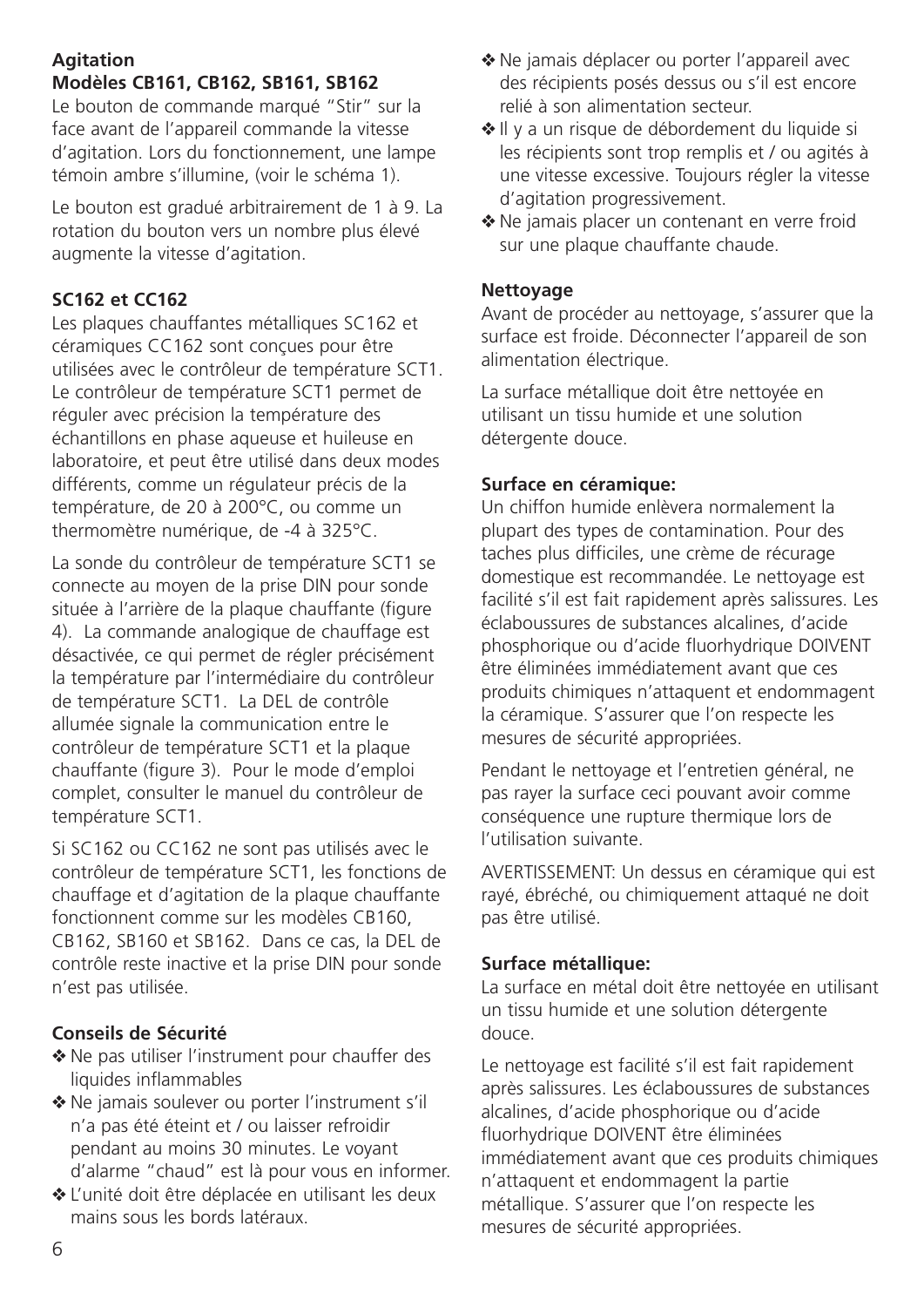#### **Préparation de milieux**

Apporter une attention particulière lors du chauffage des liquides ayant une viscosité élevée. Les liquides visqueux peuvent agir en tant qu'isolants thermiques et peuvent causer une rupture thermique de la verrerie. Ceci est très important avec les préparations de milieux compte tenu que la viscosité augmente généralement en même temps que la température s'élève.

- ❖ Vérifier que l'agitation est suffisante pour agiter la totalité du liquide. Les parties non agitées du liquide peuvent avoir comme conséquence la formation de "points chauds " dans la verrerie, induisant une contrainte thermique et ainsi causer une cassure.
- ❖ Vérifier l'agitation régulièrement pour s'assurer qu'elle est adaptée à l'augmentation de la viscosité de la solution
- ❖ Utiliser toujours le plus grand barreau magnétique possible et, si nécessaire un agitateur à tige.
- ❖ Ne pas utiliser de verrerie à usage intensif aux parois épaisses, ou de contenants ayant une capacité supérieure ou égale à 5 litres.
- ❖ Ne jamais chauffer les bouteilles en verre sur une plaque chauffante.
- ❖ S'assurer que le chauffage est progressif afin d'éviter toute surchauffe localisée.
- ❖ S'assurer que la verrerie est complètement exempte d'éraflures ou d'autres défauts.
- ❖ Placer la plaque chauffante dans un plateau assez grand pour contenir le liquide en cas de casse de la verrerie.
- ❖ Porter des vêtements de sécurité appropriés par exemple des gants, des lunettes, un tablier protecteur, etc...

#### **Accessoires**

Une tige de statif est disponible pour soutenir d'éventuels accessoires ou appareils utilisés avec l'instrument. Un trou équipé d'un pas de vis est situé à l'arrière pour accepter la tige de statif (Réf.. : 7SR1-0), (voir le schéma 2).

Pour installer la tige de statif sur votre instrument déconnecter l'alimentation électrique et laisser le refroidir. Visser alors simplement l'embout fileté de la tige de statif dans l'orifice prévu à l'arrière de l'instrument.

# **Entretien**

Pour la maintenance et en cas de problème, il est recommandé de faire appel à **un technicien qualifié.**

Note: Le système d'agitation magnétique utilise des aimants très forts. N'utiliser que des pièces de rechange de marque Bibby Scientific France.

L'utilisation de pièces non conformes peut endommager les appareils et dans ce cas, Bibby Scientific dégage toute responsabilité.

En cas de doute, ou pour recevoir un manuel d'entretien technique de réparation, contacter le service après vente de Bibby Scientific France SAS ZI du Rocher Vert - BP 79 77793 Nemours Cedex, France Tél: +33 1 64 45 13 13 Fax: +33 1 64 45 13 00 e-mail: bsf@bibby-scientific.fr

#### **Pièces de rechange**

Les pièces de rechange suivantes sont fournies par votre fournisseur de laboratoire. Pour une liste des pièces complète contacter le service après vente de Bibby Scientific France en donnant le modèle et le numéro de série.

| Cat. No.  |
|-----------|
| 7SB160/CK |
|           |
| 7SB160/RF |
| 7SR1-0    |
|           |

### **Garantie**

Bibby Scientific France garantit le matériel pour une utilisation normale en laboratoire, et pour une durée de trois (3) ans. Cette garantie comprend les pièces détachées et la main-d'œuvre.

En cas d'une réclamation justifiée Bibby Scientific remplacera n'importe quel composant défectueux gratuitement.

Cette garantie ne s'applique pas si,

- 1.Un dessus en céramique a été cassé en raison de l'impact mécanique, de l'éraflure, de l'ébrèchement ou d'une attaque chimique.
- 2. L'appareil n'a pas été dépanné par une personne qualifiée.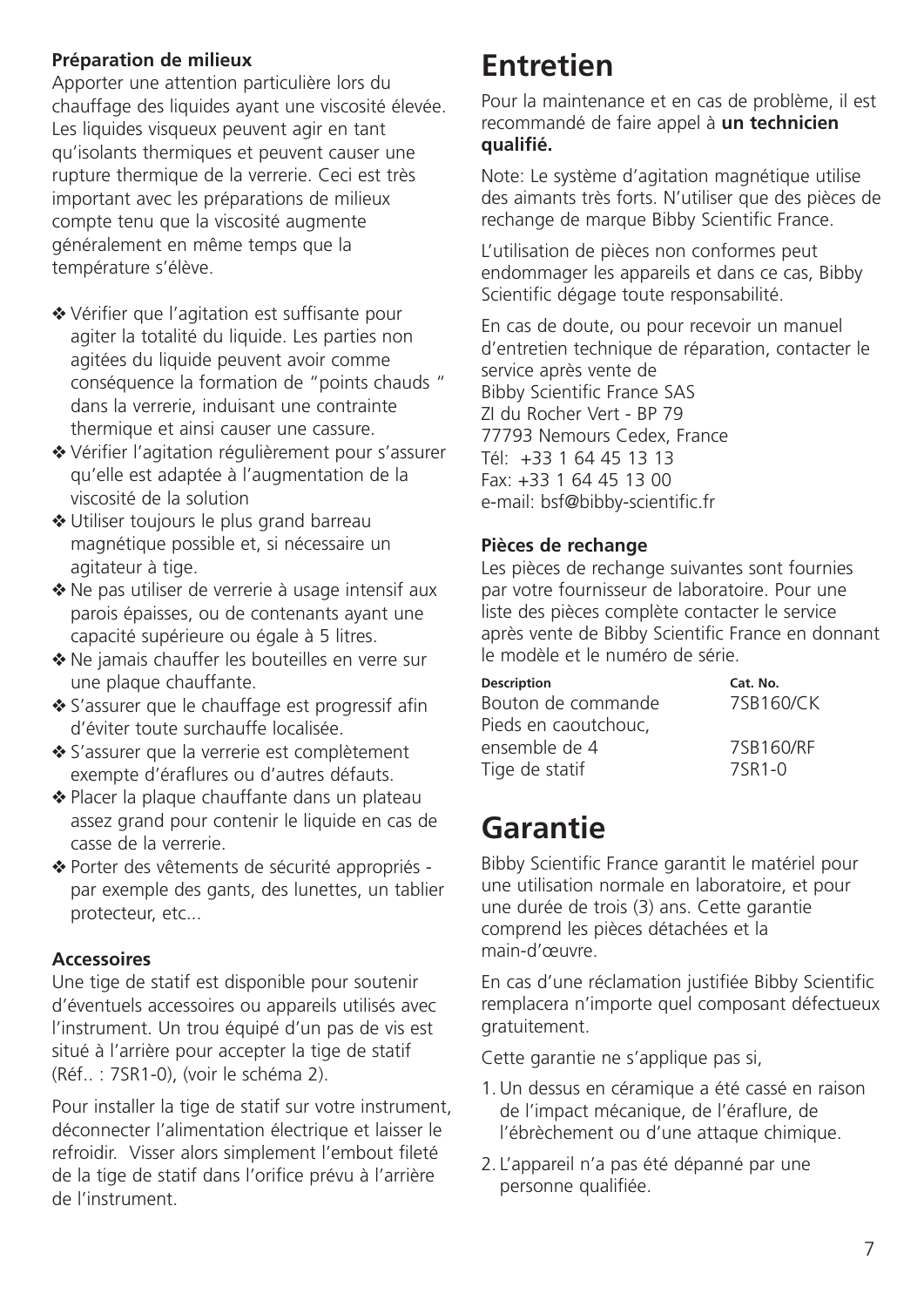### **Italiano**

### **Figura 1 - Vista frontal**

**Figura 2 - Vista posteriore**







**Figura 4 - vista posteriore della SC162 e della CC162**



Presa DIN per la sonda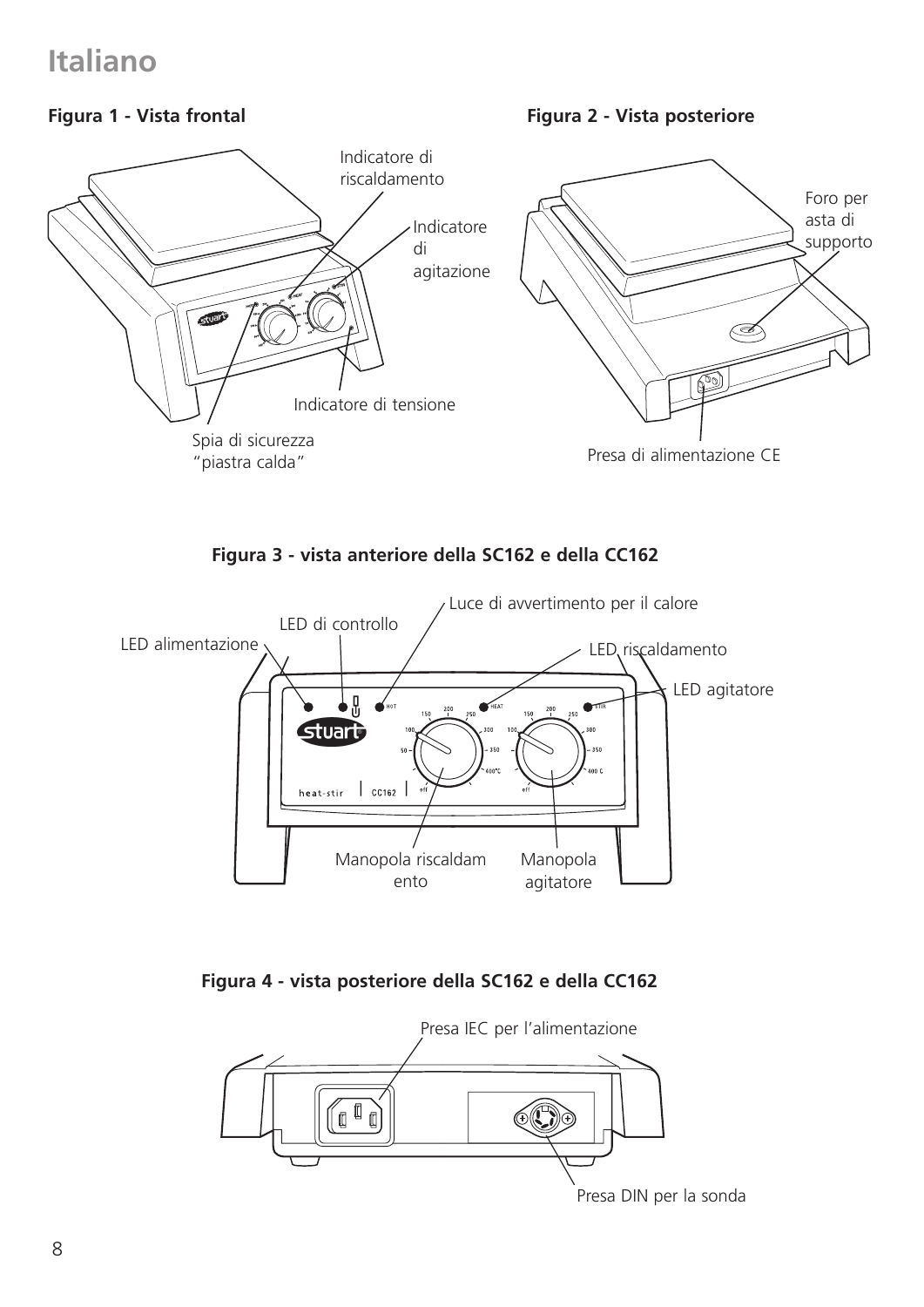**Vi ringraziamo per l'acquisto di un prodotto Bibby Scientific. Per ottenere le migliori prestazioni da questo strumento, e per la vostra sicurezza personale, vi suggeriamo di leggere attentamente le istruzioni prima dell'uso.**

Le piastre riscaldanti e agitanti Bibby Scientific sono progettate per essere utilizzate alle seguenti condizioni:

- ❖ Solo per uso in ambienti interni.
- ❖ Utilizzare in spazi sufficientemente ventilati.
- ❖ Gamma di temperatura ambiente da +5 a  $+40^{\circ}$ C
- ❖ Altitudine fino a 2000m.
- ❖ Umidità relativa non superiore all'80%.
- ❖ Fluttuazioni di tensione elettrica non superiori al 10% del valore nominale.
- ❖ Categoria di over-voltaggio II IEC60364-4-443.
- ❖ Grado di contaminazione 2 IEC664.
- ❖ Utilizzare lo strumento con una distanza minima di 200mm da pareti e oggetti.

Se l'apparecchiatura non viene utilizzata nelle condizioni sopra descritte, la protezione fornita dall'apparecchiatura può risultare danneggiata.

# **Installazione Elettrica**



#### **PER QUESTA APPARECCHIATURA E' NECESSARIA LA MESSA A TERRA.**

Prima di effettuare la connessione assicurarsi che la linea di alimentazione sia adattabile. Le piastre Bibby Scientific richiedono una alimentazione monofase a 230V e 50Hz.

#### **Caratteristiche di potenza:**

| Modello | Potenza | Modello | Potenza |
|---------|---------|---------|---------|
| CB160   | 500W    | SB160   | 700W    |
| CB161   | 50W     | SB161   | 50W     |
| CB162   | 550W    | SB162   | 750W    |
| CC162   | 550W    | SC162   | 750W    |

Nella parte posteriore dell'apparecchio è prevista la presa IEC per la connessione all'alimentazione elettrica (vedi fig. 2). Ogni apparecchio viene fornito con due cavi di alimentazione comprensivi di spine IEC, una di tipo inglese a 3 pin, l'altra di tipo "Shuko" a 2 pin. Scegliere il cavo appropriato per l'installazione elettrica (è possibile utilizzare il cavo con spina inglese, sostituendo la spina con altro tipo, vedi istruzioni).

#### **IN CASO DI DUBBIO CONSULTARE UN ELETTRICISTA QUALIFICATO**

Il cavo di alimentazione deve essere collegato all'apparecchio prima della connessione all'impianto di alimentazione elettrica. Notare che quando l'apparecchio è collegato all'alimentazione, sul pannello dei comandi si illuminerà un indicatore di tensione verde (fig.l).

### **Funzionamento**

#### **Riscaldamento CB160, CB162, SB160, SB162**

La manopola di controllo "Heat", posta sul pannello frontale, regola l'uscita del calore e la temperatura della piastra. La graduazione stampata dà una lettura indicativa della scala di temperatura. Questa scala fa riferimento al valore misurato sulla piastra e non sul campione presente nel contenitore riscaldato. Accendendo il sistema riscaldante, si osserverà un indicatore luminoso arancione in funzione (fig.l).

Quando la superficie della piastra è troppo calda per essere toccata, un indicatore lampeggiante rosso entrerà in funzione (fig.1). L'indicatore continuerà a lampeggiare se la temperatura sarà superiore a 50°C, anche ad apparecchio spento.

ATTENZIONE: La superficie della piastra può essere CALDA. In un ambiente non ventilato, sulla piastra in ceramica è possibile raggiungere una temperatura massima di 450°C, o di 325°C sui modelli con piastra in acciaio. E' perciò raccomandabile non lasciare il riscaldamento in funzione se lo strumento non è al momento utilizzato.

#### **Agitazione CB161, CB162, SB161, SB162**

La manopola "Stir" sul pannello frontale regola la velocità di agitazione. Quando il sistema di agitazione viene messo in funzione, una spia luminosa arancione si illuminerà (fig.l).

La manopola è graduata con una scala da 1 a 9, indicativa della velocità da impostare.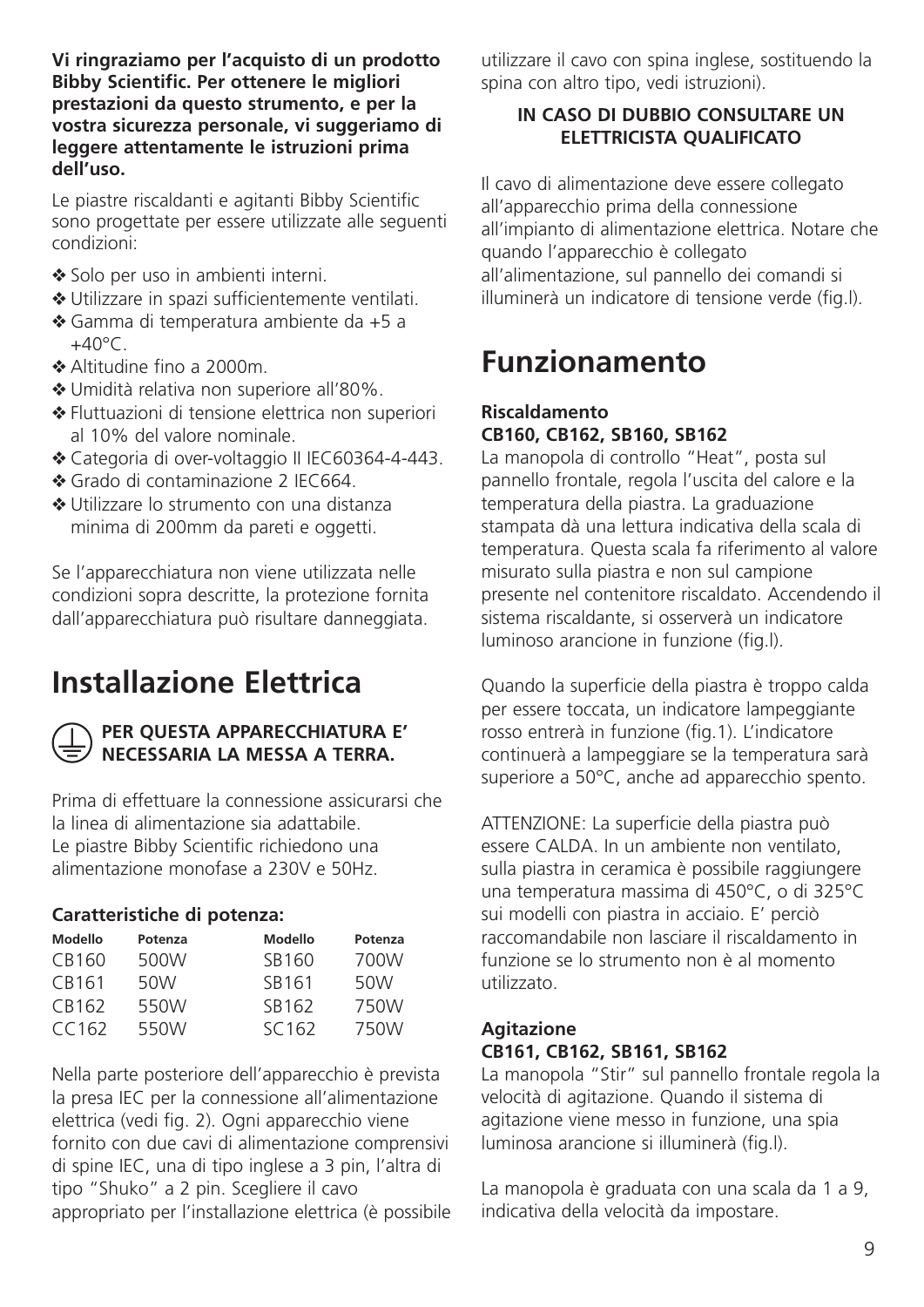### **SC162 e CC162**

La piastra riscaldante dotata di piano in metallo (SC162) e quella dotata di piano in ceramica (CC162) sono state progettate per essere utilizzate con il regolatore di temperatura Stuart SCT1. Il regolatore di temperatura SCT1 consente una regolazione accurata della temperatura di campioni acquosi e oleosi in laboratorio e può essere utilizzato in due modi differenti, come un regolatore di precisione della temperatura tra 20 e 200°C o come termometro digitale fra -4 e 325°C.

Il collegamento della sonda del regolatore di temperatura SCT1 avviene attraverso la presa DIN per la sonda, posizionata sul retro della piastra riscaldante (Figura 4). Il controllo analogico del calore viene disattivato, consentendo una precisa regolazione della temperatura attraverso il regolatore di temperatura SCT1. L'accensione del LED di controllo indica l'avvenuta comunicazione tra il regolatore di temperatura SCT1 e la piastra riscaldante (Figura 3). Per le istruzioni complete consultare il manuale del regolatore di temperatura SCT1.

Quando la SC162 o la CC162 vengono usate senza il regolatore di temperatura SCT1, le funzioni riscaldante e agitatrice funzionano come nei modelli CB160, CB162, SB160 e SB162. In questo caso il LED di controllo rimane spento e la presa DIN per la sonda non viene utilizzata.

#### **Consigli di Sicurezza**

- ❖ Non usare l'apparecchiatura per riscaldare liquidi infiammabili.
- ❖ Non sollevare o trasportare lo strumento fino a che esso non sia spento e raffreddato da almeno 30 minuti. L'indicatore di piastra calda preserva da questo pericolo.
- ❖ Lo strumento dovrà essere spostato usando entrambe le mani, con le dita poggiate sotto i bordi laterali.
- ❖ Non muovere o trasportare lo strumento sul quale siano poggiati contenitori o sia ancora collegata l'alimentazione elettrica.
- ❖ Esiste un pericolo di rovesciamento di liquidi se i contenitori sono troppo pieni e la velocità di agitazione elevata. Aumentare la velocità gradualmente, non agitare mai più rapidamente di quanto necessario.
- ❖ MAI poggiare un contenitore di vetro freddo su di una piastra già calda.

#### **Pulizia e Cura**

Prima di procedere alla pulizia dell'apparecchio, assicurarsi che la superficie della piastra sia sufficientemente raffreddata; scollegare l'apparecchio dall'alimentazione elettrica; la struttura metallica deve essere pulita con un panno morbido e una soluzione detergente non aggressiva.

Per i modelli con piastra in ceramica, un panno morbido rimuoverà normalmente la maggior parte di sporco presente. Per una maggiore efficacia, utilizzare una comune crema pulente.

In caso di rovesciamento di liquidi alcalini, acido fosforico o fluoridrico, questi devono essere rimossi immediatamente, poiche possono attaccare e danneggiare la piastra ceramica.

Assicurarsi inoltre che vengano prese le dovute precauzioni del caso.

Durante le operazioni di pulizia, fare attenzione a non graffiare la superficie in ceramica, poiche ciò potrebbe determinare uno scompenso termico della piastra stessa.

Usare le stesse misure appena viste anche per gli strumenti con superficie in acciaio.

#### **Preparazione di Terreni**

Si raccomanda di usare particolare cura nel riscaldamento di liquidi altamente viscosi.

Questi infatti agiscono come isolanti termici e possono causare la rottura della vetreria.

Questo aspetto è molto importante nelle preparazioni di terreni, in quanto normalmente la viscosità aumenta al crescere della temperatura.

- ❖ Verificare che l'azione agitante sia sufficiente per tutto il liquido in oggetto. Le zone di liquido non agitate possono trasferire calore alle pareti di vetro, quindi causare un danno.
- ❖ Controllare regolarmente l'agitazione per assicurarsi che essa sia sempre adeguata alle condizioni di viscosità del liquido.
- ❖ Utilizzare sempre un'ancoretta magnetica sufficientemente grande e, se necessario, accoppiare l' azione di un agitatore ad asta meccanico.
- ❖ Non utilizzare contenitori di vetro a pareti spesse o aventi capacità maggiori di 5 litri.
- ❖ MAI riscaldare bottiglie di vetro sulla piastra.
- ❖ Assicurarsi che il calore cresca gradualmente, evitando surriscaldamenti localizzati.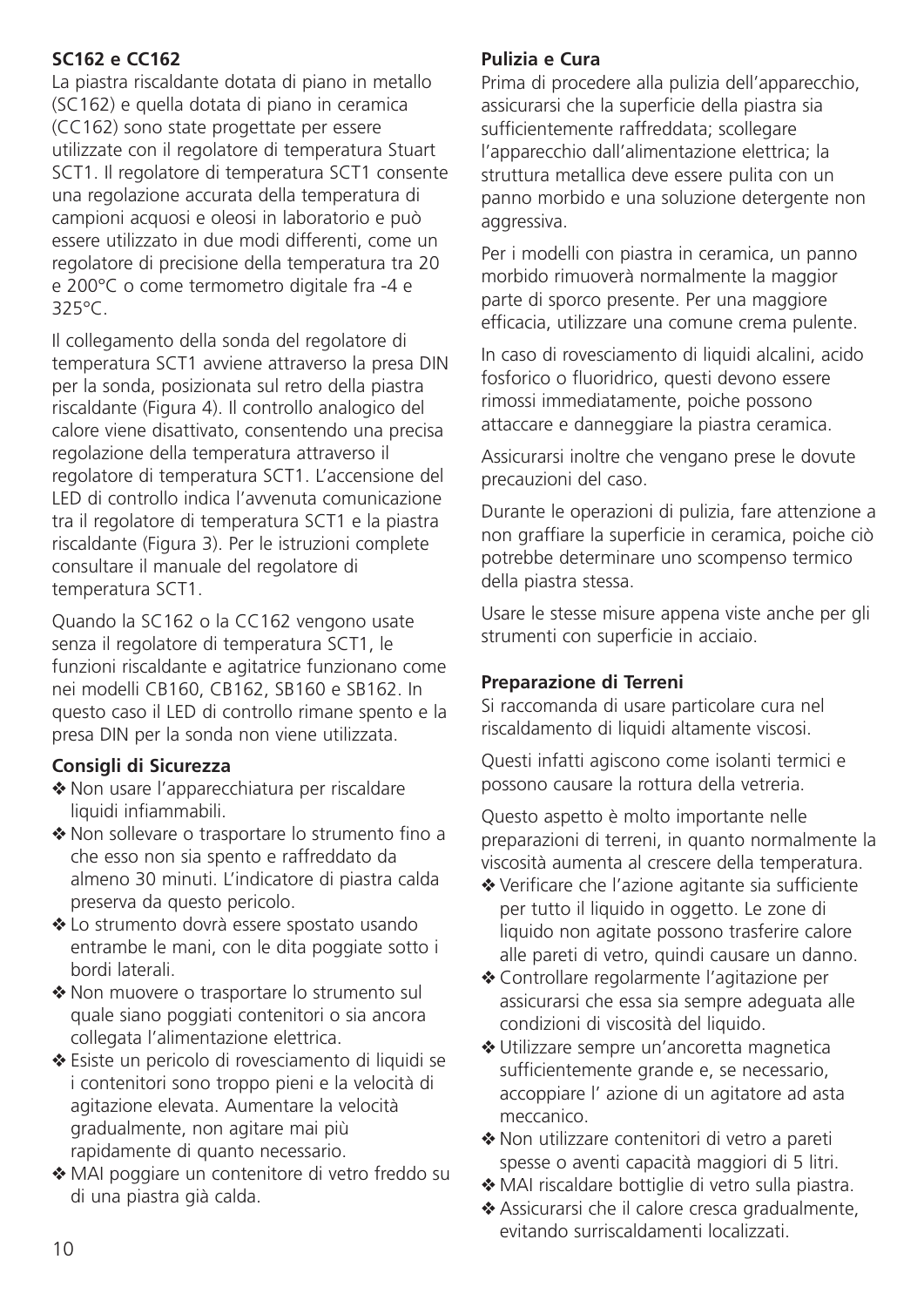- ❖ Assicurarsi che la vetreria utilizzata sia esente da tensioni o altri difetti.
- ❖ Alloggiare la piastra in un piatto sufficientemente largo in caso di eventuale rottura di contenitori di vetro.
- ❖ Indossare un abbigliamento di sicurezza appropriato agli usi del laboratorio.

#### **Accessori**

Ogni apparecchio può disporre di un'asta di supporto accessoria, adatta al sostegno di apparati complementari (vertex, sonde, termometri), Codice SRI (fig.2). Per installare l'asta è sufficiente scollegare l' apparecchio dall'alimentazione elettrica, ed avvitare l' estremità filettata nell'apposito foro previsto, sul pannello posteriore della piastra.

#### **Servizi**

Si raccomanda l'esecuzione di servizi e riparazioni da parte di personale specializzato.

Nota: Il motore degli agitatori utilizza dei potenti magneti.

Si raccomanda l'utilizzo di ricambi e accessori originali o ufficialmente consigliati dalla Bibby Scientific. L'utilizzo di parti non originali o non appropriate può inficiare la prestazione dell'apparecchiatura o le dotazioni di sicurezza esistenti.

In caso di dubbio, contattare il Servizio Tecnico Bibby Scientific Italia Srl Via Alcide de Gasperi 56 20077 Riozzo di Cerro al Lambro Milano Italia Tel: +39 (0)2 98230679 Fax: +39 (0)2 98230211 e-mail: marketing@bibby-scientific.it www.bibby-scientific.it

#### **Ricambi**

Le seguenti parti di ricambio sono disponibili presso il Vostro fornitore. Per una lista più completa Vi preghiamo contattare il Servizio Tecnico Bibby Scientific Ltd., riportando modello e numero di serie.

Manopola di controllo Cod. SB160/CK Set di 4 piedini in gomma Cod. SB160/RF<br>Asta di supporto Cod. SRI Asta di supporto

### **Garanzia**

La Bibby Scientific Ltd. garantisce questa apparecchiatura dai difetti di materiali o di fabbricazione, se usata alle normali condizioni di laboratorio, per un periodo di tris (3) anni.

In caso di reclamo giustificato, la Bibby Scientific sostituirà ogni parte difettosa gratuitamente.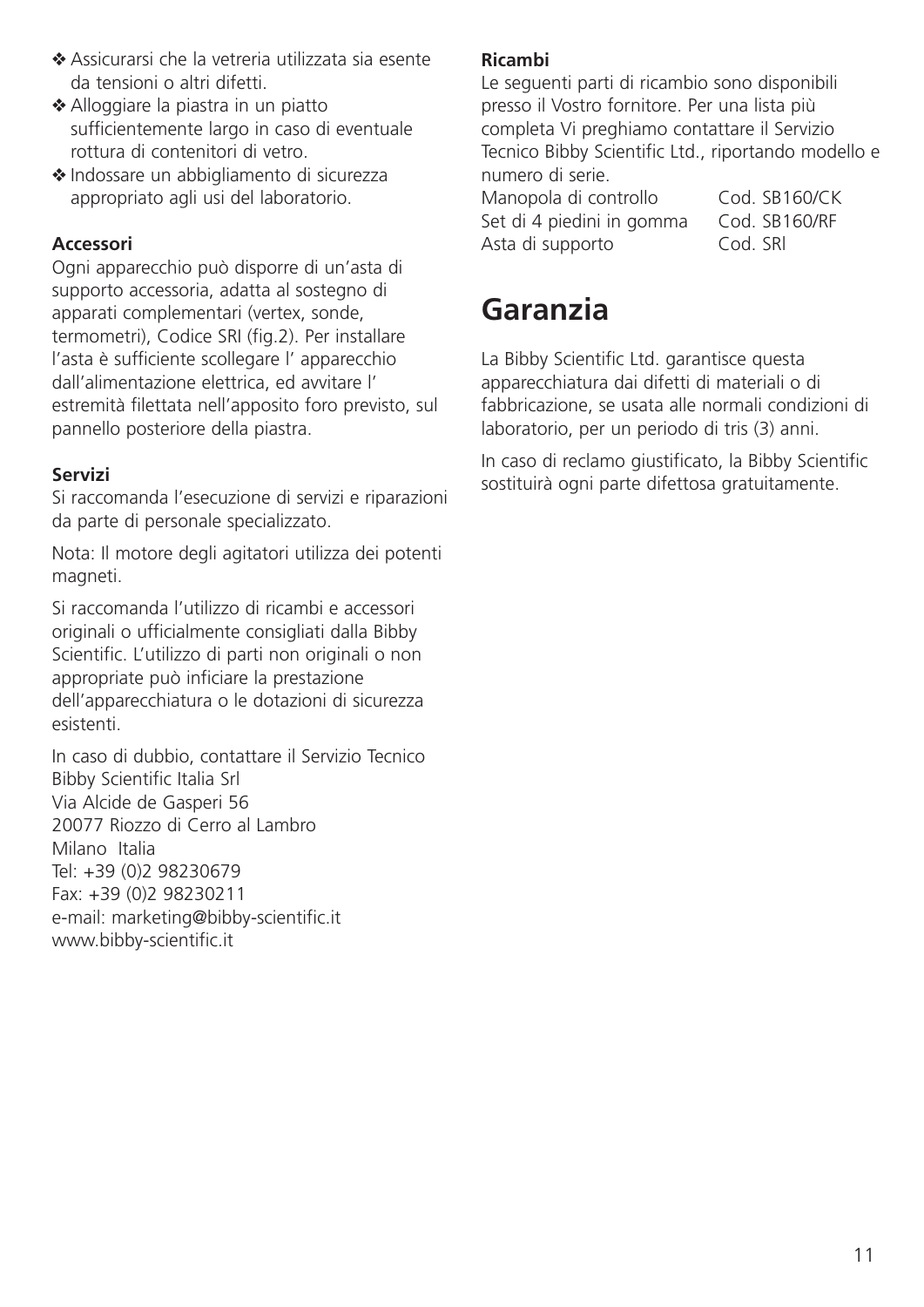## **Espanol ˜**

### **Figure 1 - Vista frontal**

**Figure 2 - Parte Trasera**



**Figura 3 - Vista delantera del SC162 y CC162** 



**Figura 4 - Vista trasera del SC162 y CC162** 

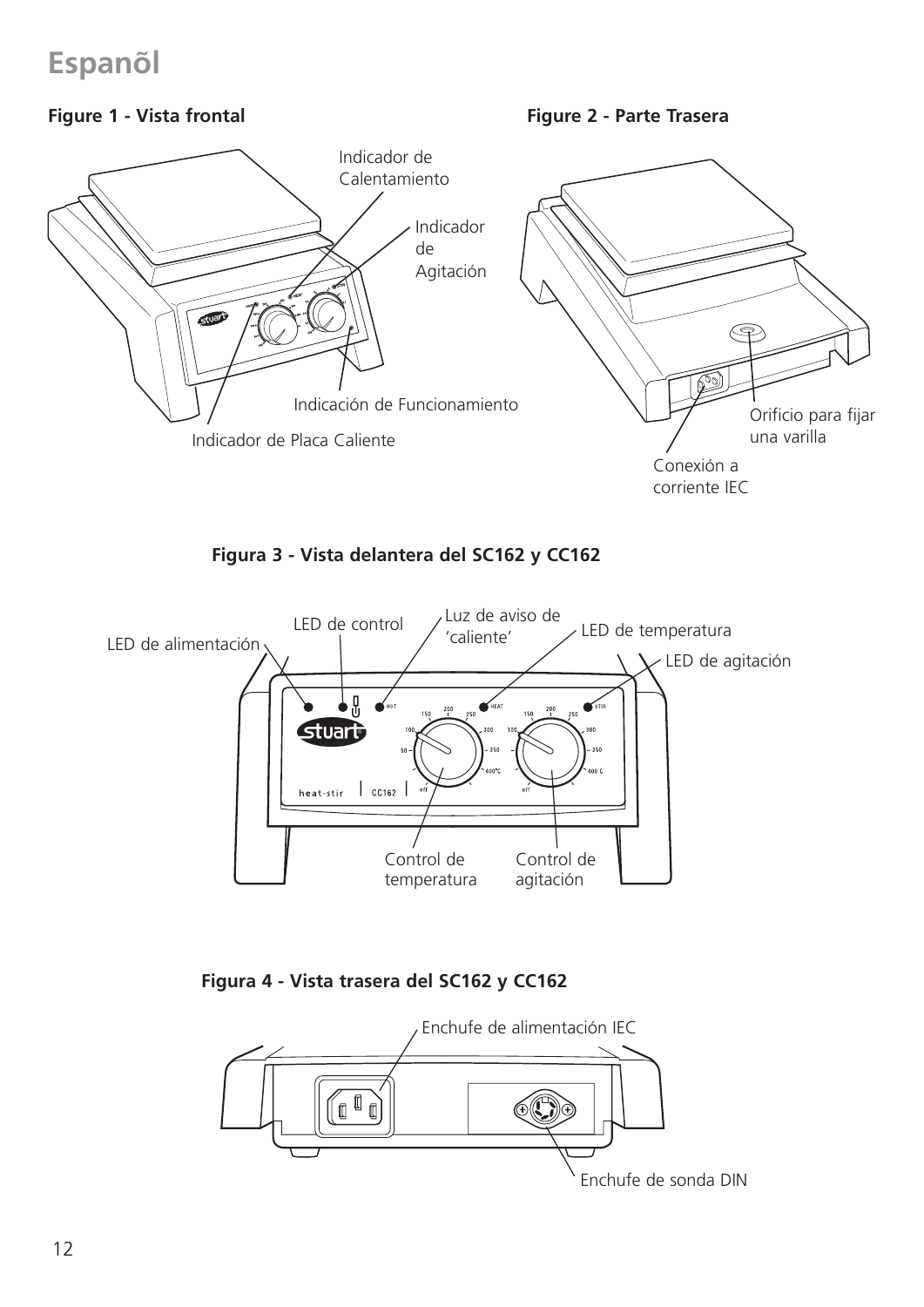**Gracias por comprar este producto Bibby Scientific. Para obtener las mejores prestaciones del equipo, y para su seguridad personal, por favor lea detenidamente estas instrucciones antes de usarlo.**

Las placas calefactoras y agitadores Bibby Scientific han sido diseñadas para ser utilizados bajo las siguientes condiciones:

- ❖ Para usar en locales al abrigo de la intemperie
- ❖ Para usar en locales bien ventilados
- ❖ Condiciones de trabajo: temperatura ambiente  $+5^{\circ}$ C a  $+40^{\circ}$ C
- ❖ Altitud hasta 2.000m
- ❖ La humedad relativa no excederá de 80%
- ❖ Las fluctuaciones de la corriente no excederán un 10% del valor nominal
- ❖ Sobre-Voltage categoría II IEC60364-4-443
- ❖ Grado de contaminación 2 IEC664
- ❖ En su utilización el instrumento debe estar alejado un mínimo de 200 mm de cualquier pared u objeto

Si el equipo no se usa de la manera descrita en este manual, la protección proporcionada por el aparato puede no ser adecuada.

### **Instalación eléctrica**



#### **ESTE EQUIPO DEBER SER CONECTADO A UNA TOMA DE TIERRA.**

Antes de conectar el aparato por favor asegurarse de que la toma de corriente es utilizable. Las placas calefactoras y agitadores Bibby Scientific requieren una corriente de 230V, 50Hz, monofásica.

#### **Potencia requerida:**

| Modelo | Potencia | Modelo            | Potencia |
|--------|----------|-------------------|----------|
| CB160  | 500W     | SB160             | 700W     |
| CB161  | 50W      | SB161             | 50W      |
| CB162  | 550W     | SB162             | 750W     |
| CC162  | 550W     | SC <sub>162</sub> | 750W     |

Hay un conector IEC en la parte trasera del instrumento para enchufar a la corriente (ver fig 2). La unidad se suministra con dos cables con conexión IEC para acoplar al instrumento.

Uno es con clavija UK con tres bornes y el otro es

tipo "Shuko" con dos bornes y toma de tierra utilizable en el resto de Europa. Escoger el cable adecuado para su instalación eléctrica y descartar el otro.

Si ninguno de los conectores es adecuado para su instalación eléctrica, desmonte el enchufe con conector UK y coloque el adecuado. Ver las instrucciones adjuntas de cómo proceder a este cambio.

Si se requiere cambiar el cable, debe colocarse uno de 1mm<sup>2</sup> de sección, con código de aislamiento H05W-F, y con conector IEC 320 en uno de sus extremos para la conexión a la unidad.

#### **SI TIENE CUALQUIER DUDA, CONSULTE A UN ELECTRICISTA CUALIFICADO**

El cable debe ser conectado al instrumento ANTES de su conexión a la corriente.

NOTA: Cuando la unidad está conectada a la corriente eléctrica se iluminará un piloto de color verde (ver fig 1).

### **Funcionamiento**

#### **Calentamiento CB160, CB162, SB160, SB162**

El mando marcado con "Heat" situado en el frontal, conecta y controla la temperatura de la placa. Está graduada en una escala de temperatura aproximada. Esta escala se refiere a la temperatura de la superficie de la placa y NO A LA TEMPERATURA DEL CONTENIDO del recipiente que se está calentando. Cuando la unidad está calentando se ilumina un piloto ámbar (ver fig 1).

Mientras la superficie de la placa esté demasiado caliente para ser tocada, se iluminará intermitentemente un piloto de color rojo (ver fig 1). La indicación continuará activa hasta que la temperatura de la superficie baje de los 50°C, siempre que la unidad permanezca conectada a la corriente.

ATENCION: La superficie del instrumento puede estar MUY CALIENTE. En un ambiente sin corrientes de aire la superficie puede alcanzar una temperatura de 450°C en las placas con superficie cerámica y de 325°C en las de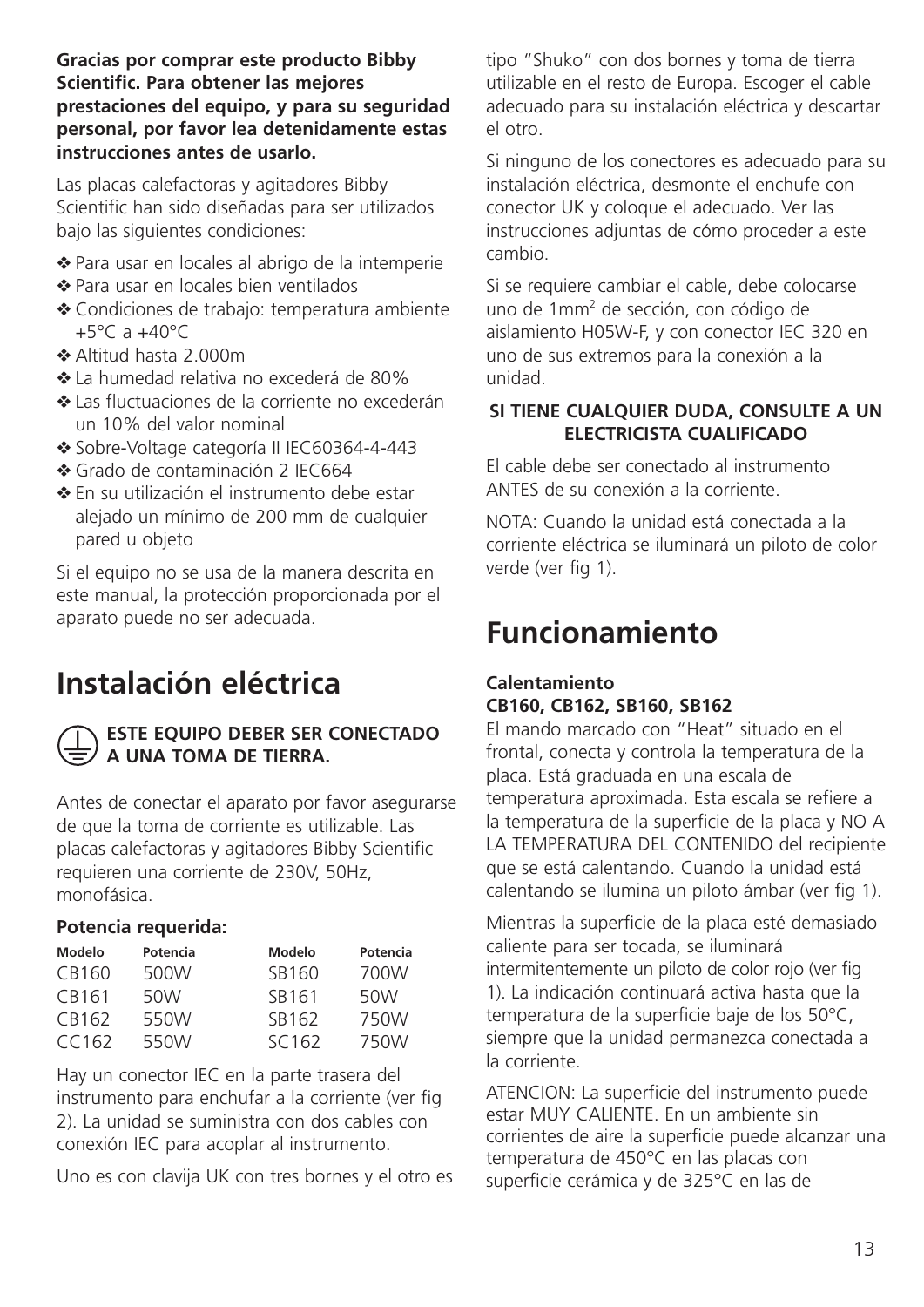superficie metálica. No deje la placa en marcha si no ha de usarse.

### **Agitación**

### **CB161, CB162, SB161, SB162**

El mando marcado con "Stir" situado en el panel frontal, controla la velocidad de agitación.

Cuando está funcionando la agitación se iluminará un piloto de color ámbar (ver figura 1).

El mando está graduado en una escala arbitraria del 1-9. Girar el mando hacia números más altos de la escala para incrementar la velocidad del agitador.

### **SC162 y CC162**

Las placas metálicas SC162 y las placas cerámicas CC162 están diseñadas para utilizarse con el controlador de temperatura Stuart SCT1. El controlador de temperatura SCT1 permite realizar un control preciso de la temperatura de muestras acuosas y con base de aceite en el laboratorio, y se puede utilizar en dos modos diferentes: controlador preciso de la temperatura de 20 a 200ºC o termómetro digital de -4 to 325°C.

La conexión a la sonda del controlador de temperatura SCT1 se realiza a través del enchufe de la sonda DIN situado en la parte posterior de la placa (figura 4). El control de temperatura analógico está desactivado, lo que permitirá un ajuste preciso de la temperatura a través del controlador de temperatura SCT1. El LED de control encendido indicará la comunicación entre el controlador de temperatura SCT1 y la placa (figura 3). Para obtener instrucciones completas, consulte el manual del controlador de temperatura SCT1.

Cuando no se utilicen las placas SC162 o CC162 con el controlador de temperatura SCT1, las funciones de calentamiento y agitación de la placa serán iguales que las de los modelos CB160, CB162, SB160 y SB162. En este caso, el LED de control permanecerá inactivo y el enchufe de sonda DIN no se utilizará.

#### **Aviso de seguridad**

- ❖ No utilice el instrumento para calentar líquidos inflamables.
- ❖ Nunca traslade el instrumento hasta que haya

sido desconectado y se haya enfriado al menos durante 30 minutos. El piloto indicador rojo intermitente le servirá de guía.

- ❖ La unidad sólo debe ser transportada, utilizando las dos manos y apoyando los dedos en la parte inferior.
- ❖ Nunca mueva o traslade la unidad con recipientes en la superficie o si está conectada a la corriente eléctrica.
- ❖ Existe el peligro de salpicaduras de líquido, si el recipiente está lleno y la agitación es vigorosa. Empiece siempre a agitar a una velocidad lenta y nunca agite más rápido de lo necesario.
- ❖ NUNCA coloque un vaso de vidrio muy frío, en una placa calefactora si todavía está muy caliente.

#### **Limpieza y cuidados**

Antes de proceder a la limpieza: Asegurarse que la superficie de la placa esté fría Desconectarlo de la corriente eléctrica. La superficie metálica puede limpiarse utilizando una gamuza y una solución jabonosa neutra.

#### **Unidades con placa cerámica**

Una gamuza húmeda elimina normalmente la mayoría de los restos de suciedad. Para restos incrustados, se recomienda utilizar un limpiador doméstico líquido. La limpieza es más fácil si se recogen las salpicaduras lo antes posible.

En caso de salpicaduras de álcalis, ácido fosfórico o ácido fluorhídrico, éstas deben recogerse lo antes posible, ya que estos productos, pueden atacar la placa cerámica. Asegurarse que se toman las precauciones necesarias para la limpieza usando unos guantes si fuera necesario.

Durante la limpieza y utilización general, tener cuidado de no rayar o arañar la superficie de la placa, pues esto podría implicar una posterior rotura de la placa por choque térmico.

#### **Unidades con superficie metálica**

La superficie metálica puede limpiarse utilizando una gamuza y una solución jabonosa neutra.

En caso de salpicaduras de ácidos o álcalis, éstas deben recogerse lo antes posible, ya que éstos productos pueden atacar la placa de aleación de aluminio. Asegurarse que se toman las precauciones necesarias para la limpieza, usando unos guantes si fuera necesario.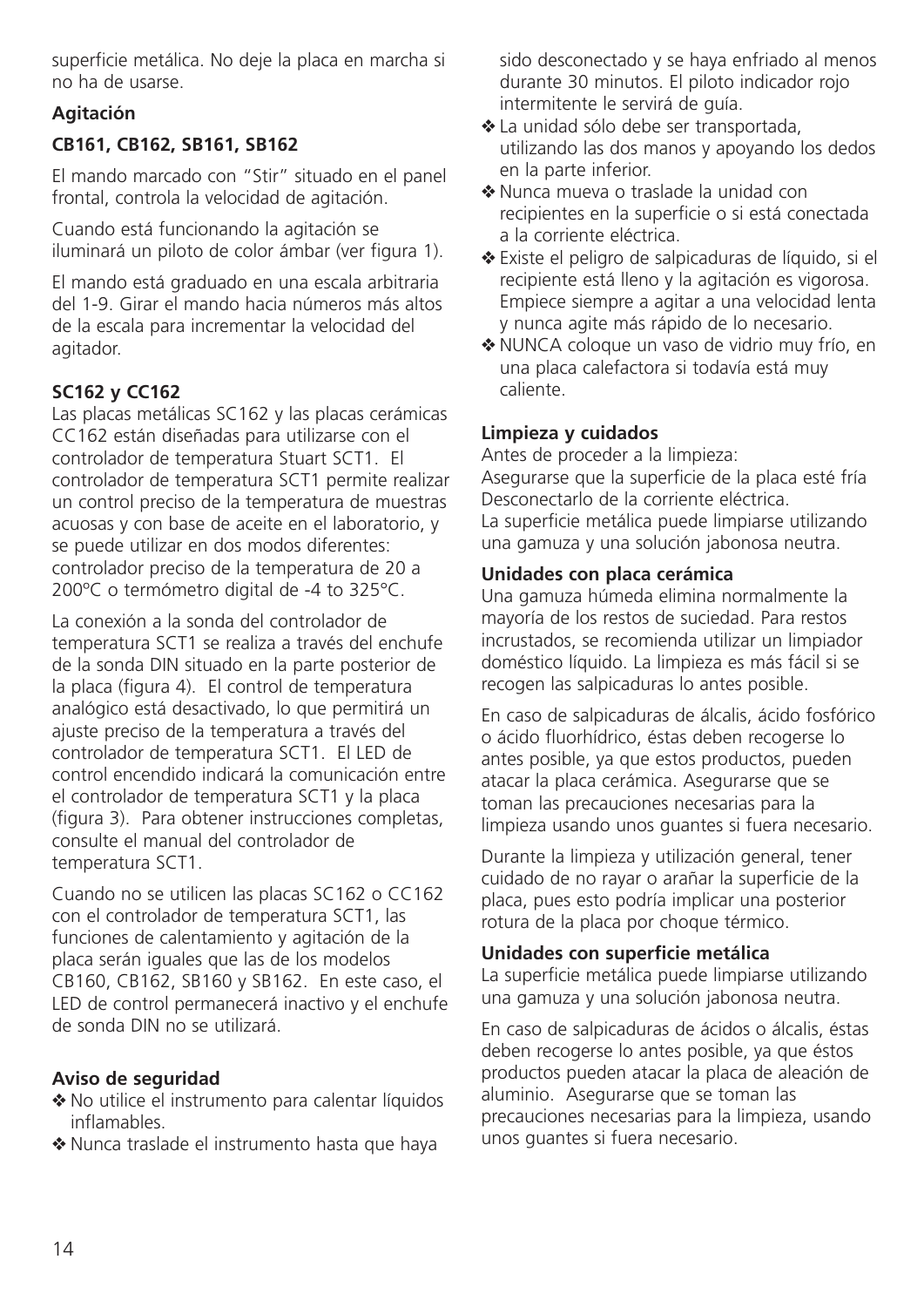#### **Preparación de medios**

Debe tenerse especial precaución cuando se calienten líquidos de alta viscosidad, estos líquidos pueden actuar como aislantes térmicos y causar roturas por choques térmicos en recipientes de vidrio. Esto es más importante sobre todo, con soluciones de medios de cultivo, donde la viscosidad se incrementa al aumentar la temperatura.

- ❖ Comprobar la agitación frecuentemente para asegurarse que permanece adecuada especialmente en líquidos que incrementan su viscosidad.
- ❖ Utilizar siempre el imán teflonado de agitación, del mayor tamaño posible.
- ❖ No utilice para calentar, recipientes de vidrio de pared muy gruesa, como los vasos Heavy Duty de Pyrex, o vasos y frascos de 5 litros de capacidad o mayores.
- ❖ NUNCA caliente botellas de vidrio en la placa calefactora.
- ❖ Asegurarse que el calentamiento se realiza lentamente para evitar sobre-calentamientos.
- ❖ Asegurarse que el material de vidrio está totalmente libre de tensiones, grietas u otros defectos.
- ❖ Colocar la placa calefactora en una superficie grande, para evitar daños en caso de rotura del recipiente de vidrio.
- ❖ Utilice los utensilios apropiados de seguridad, como guantes, gafas de seguridad o delantales de protección.

#### **Accesorios**

Puede suministrarse una barra soporte, para sujetar elementos usados con el instrumento. La unidad viene equipada con una fijación para acoplar la barra soporte –Referencia SR1- (ver fig 2). Para fijar esta barra al instrumento, primero desconectar la corriente eléctrica y asegurarse que la superficie de la placa está fría. Después simplemente enroscar la barra hasta el final en el orificio que se encuentra en la parte trasera del instrumento.

# **Servicio Post-Venta**

Es recomendable que cualquier mantenimiento o reparación sea efectuada exclusivamente por personal técnico cualificado.

NOTA: Los agitadores magnéticos utilizan unos imanes de alta potencia, por lo que no deben

colocarse encima de la unidad, discos magnéticos o tarjetas de crédito.

Sólo deben utilizarse recambios originales suministrados por Bibby Scientific o sus agentes autorizados. La colocación de recambios no originales, puede afectar a las prestaciones y características de seguridad del instrumento.

Si tiene cualquier duda, o para recibir el manual técnico, por favor contactar con el Departamento Técnico de Bibby Scientific Ltd.

Bibby Scientific Ltd. Beacon Road Stone, Staffordshire ST15 0SA United Kingdom Tel: +44 (0)1785 812121 Fax: +44 (0)1785 813748 e-mail info@bibby-scientific.com www.bibby-scientific.com

#### **Recambios**

Los siguientes recambios pueden ser suministrados por su proveedor habitual de material de laboratorio. Para una lista más exhaustiva de piezas de recambio, por favor contactar con el Departamento Técnico de Bibby Scientific Ltd, indicando el modelo y n° de serie.

| Referencia      | Descripción             |
|-----------------|-------------------------|
| <b>SB160/CK</b> | Botón de control        |
| <b>SB160/RF</b> | Pies de goma (4 piezas) |
| SR <sub>1</sub> | Barra roscada           |

# **Garantía**

Bibby Scientific Ltd, garantiza que este instrumento está libre de defectos en los materiales y fabricación, siempre que el aparato se use en condiciones normales de laboratorio, por un periodo de tres (3) años. Si aparece no obstante cualquier defecto justificado, Bibby Scientific reemplazará el componente defectuoso sin cargo.

Esta garantía NO es aplicable sí:

- 1. La superficie cerámica se rompe debido a un impacto mecánico, rasguño o arañazo, desgaste o por ataque de algún producto químico.
- 2. El aparato ha sido reparado o manipulado por personal no autorizado por Bibby Scientific o sus agentes.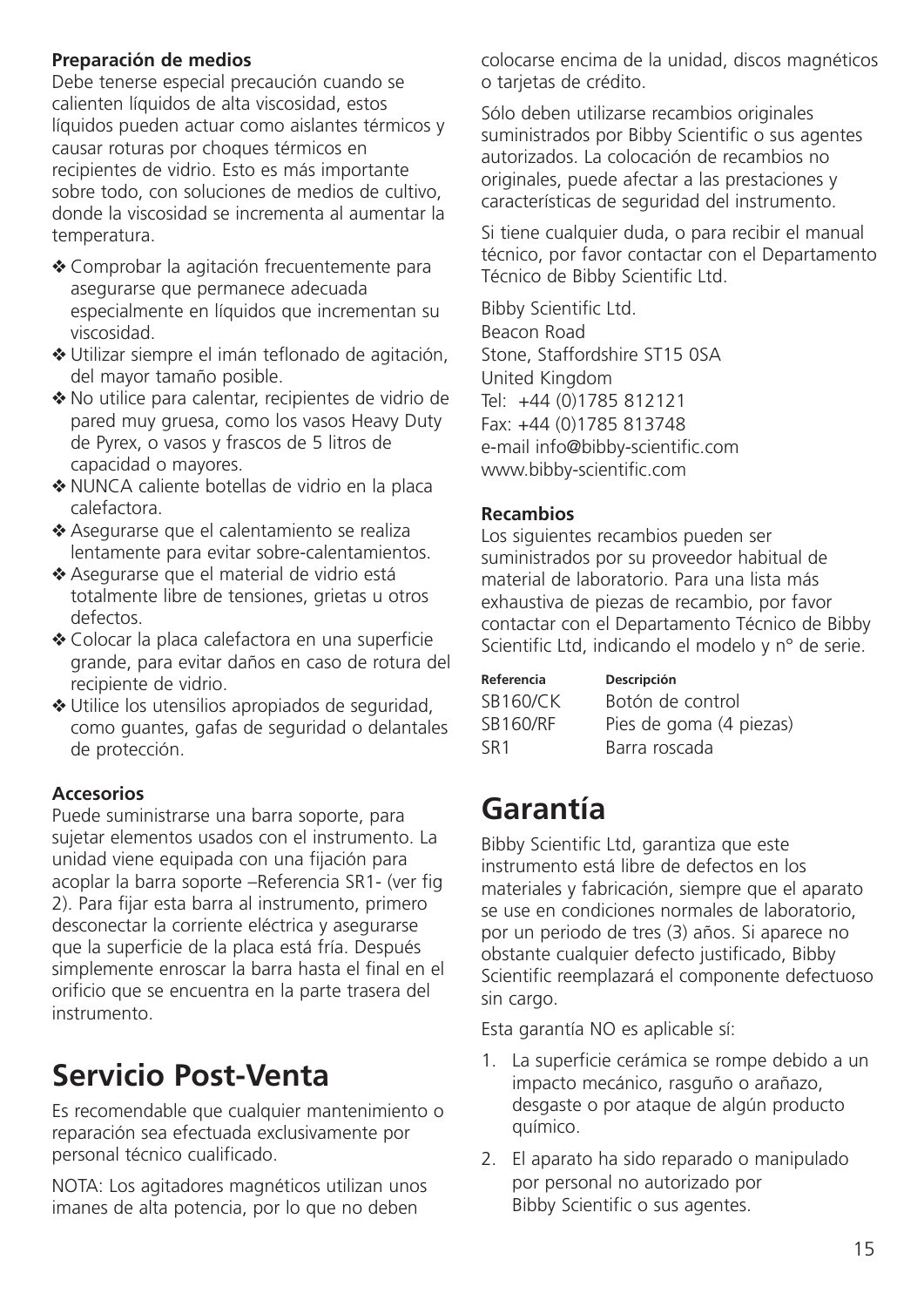### **Deutsch**

#### **Abb. 1: Vorderansicht**

**Abb. 2: Rückansicht**



**Abb. 3: SC162 & CC162, Vorderansicht**



**Abb. 4: SC162 & CC162, Rückansicht**

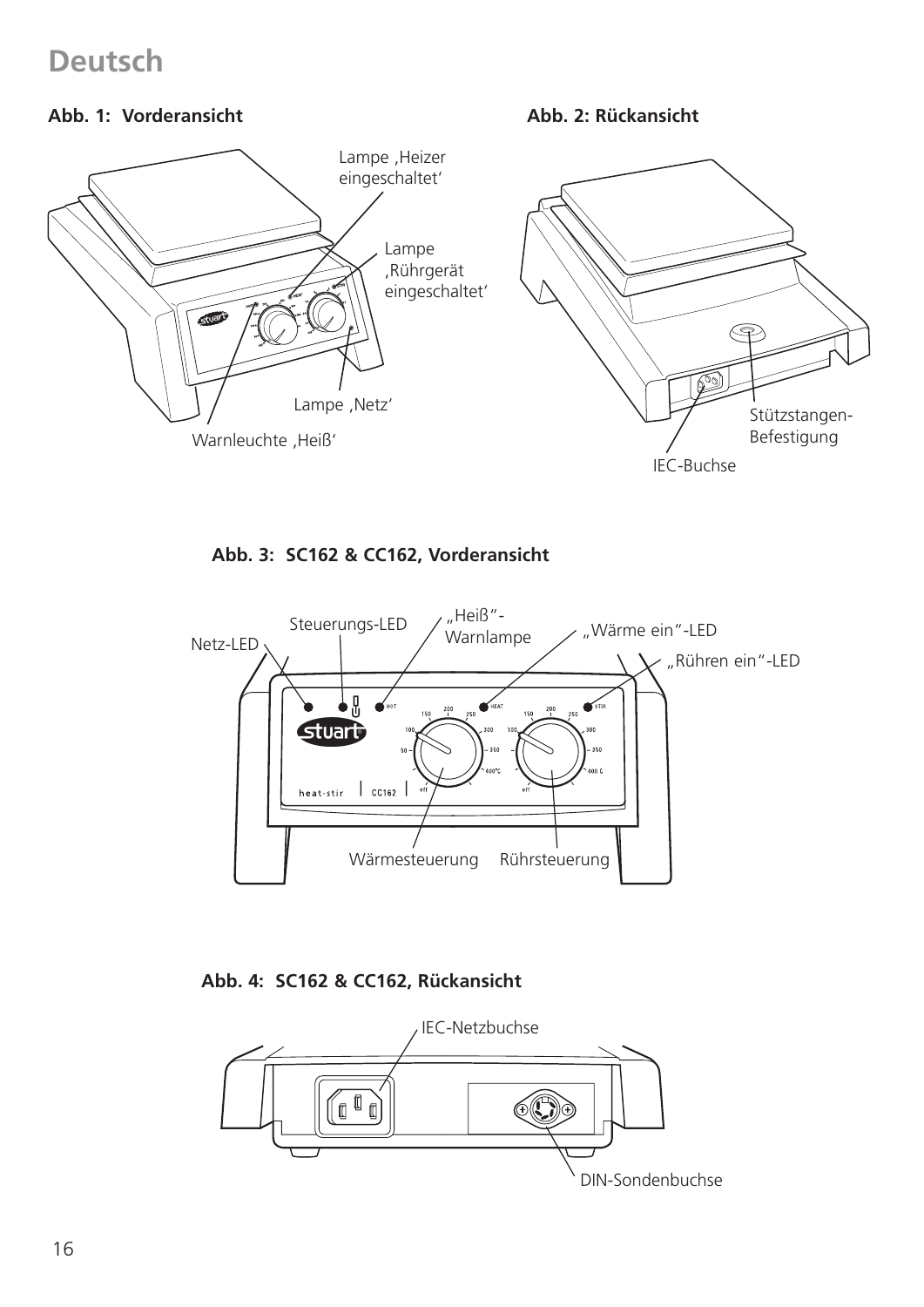**Vielen Dank, dass Sie sich für dieses Produkt von Bibby Scientific entschieden haben. Um Ihre persönliche Sicherheit zu gewährleisten und die optimale Leistung des Gerätes erreichen zu können, sollten Sie vor der Nutzung des Geräts die folgenden Anweisungen sorgfältig lesen.**

Die Heizplatten und Rührgeräte von Bibby Scientific sind für eine Verwendung unter den folgenden Bedingungen ausgelegt:

- ❖ Nur zur Verwendung im Innenbereich
- ❖ Verwendung in einem gut belüfteten Bereich
- ❖ Umgebungstemperaturbereich zwischen +5°C bis  $+40^{\circ}$ C
- ❖ Höhe bis 2000m
- ❖ Relative Luftfeuchtigkeit nicht über 80%
- ❖ Netzstromschwankungen nicht mehr als 10% des Nennwerts
- ❖ Überspannungskategorie II IEC60364-4-443
- ❖ Verschmutzungsgrad 2 IEC664
- ❖ Halten Sie bei der Verwendung einen Mindestabstand von 200mm zu Wänden oder anderen Gegenständen ein

Der Einsatz des Gerätes auf eine vom Hersteller nicht vorgesehene Weise kann eine Beeinträchtigung des durch dieses Gerät gegebenen Schutzes zur Folge haben.

### **Elektrische Installation**



### **DIESES GERÄT MUSS GEERDET WERDEN**

Stellen Sie sicher, dass die Stromversorgung geeignet ist, bevor Sie das Gerät anschließen. Diese Heizplatten und Rührgeräte von Bibby Scientific benötigen Einphasenstrom mit 230V und 50Hz.

#### **Stromanforderungen:**

| Modell | Leistung | Modell | Leistung |
|--------|----------|--------|----------|
| CB160  | 500W     | SB160  | 700W     |
| CB161  | 50W      | SB161  | 50W      |
| CB162  | 550W     | SB162  | 750W     |
| CC162  | 550W     | SC162  | 750W     |

An der Rückseite des Geräts befindet sich eine IEC-Buchse zum Anschluß an die

Netzstromversorgung (s. Abb. 2). Das Gerät wird mit zwei Netzkabeln geliefert, die IEC-Stecker zum Anschluß an das Gerät besitzen. Während das eine Kabel über einen 3-stiftigen UK-Stecker verfügt, besitzt das andere Kabel einen 2-stiftigen ,,Schuko-Stecker" zum Anschluß an die Netzstromversorgung. Verwenden Sie das für Ihre elektrische Installation geeignete Kabel und entsorgen Sie das andere Kabel.

Sollten beide Kabel nicht geeignet sein, verwenden Sie das Kabel mit dem UK-Stecker und ersetzen Sie den Stecker durch den entsprechenden geeigneten Stecker. Vergleichen Sie dazu die beigefügten Anweisungen, die dieses Verfahren beschreiben.

Falls ein Austausch des Kabels erforderlich ist, sollt ein Kabel mit 1mm<sup>2</sup> des Harmonisierungscodes H05W-F, das an einen IEC 320 Stecker angeschlossen ist, verwendet werden.

#### **SOLLTEN ZWEIFEL BESTEHEN, WENDEN SIE SICH AN EINEN QUALIFIZIERTEN ELEKTRIKER**

Das Netzkabel sollte an das Gerät angeschlossen werden, BEVOR die Verbindung zum Stromnetz hergestellt wird.

BERÜCKSICHTIGEN Sie bitte, dass auf der Vorderseite des Gerätes eine grüne Neonlampe leuchtet (s. Abb. 1), wenn das Gerät an das Stromnetz angeschlossen ist.

### **Allgemeine Beschreibung**

#### **Heizen**

#### **CB160, CB162, SB160, SB162**

Der mit ,,Heat" gekennzeichnete Drehknopf, der sich auf der Vorderseite befindet, steuert die Heizleistung und somit die Temperatur der Platte.

Am Drehknopf ist eine ungefähre Temperaturskala vorhanden, die sich auf die Temperatur der oberen Platte und nicht auf die Temperatur des zu erhitzenden Gefäßinhalts bezieht. Nach Einschalten der Heizung leuchtet eine bernsteinfarbene Kontrolleuchte (s. Abb. 1).

Wenn die Oberfläche so heiß wird, dass sie nicht mehr berührt werden darf, beginnt eine rote Warnleuchte an der Vorderseite des Gerätes zu blinken (s. Abb. 1). Dieses Blinksignal wird fortgesetzt, solange die Temperatur der Platte über 50°C liegt und das Gerät an die Stromversorgung angeschlossen ist.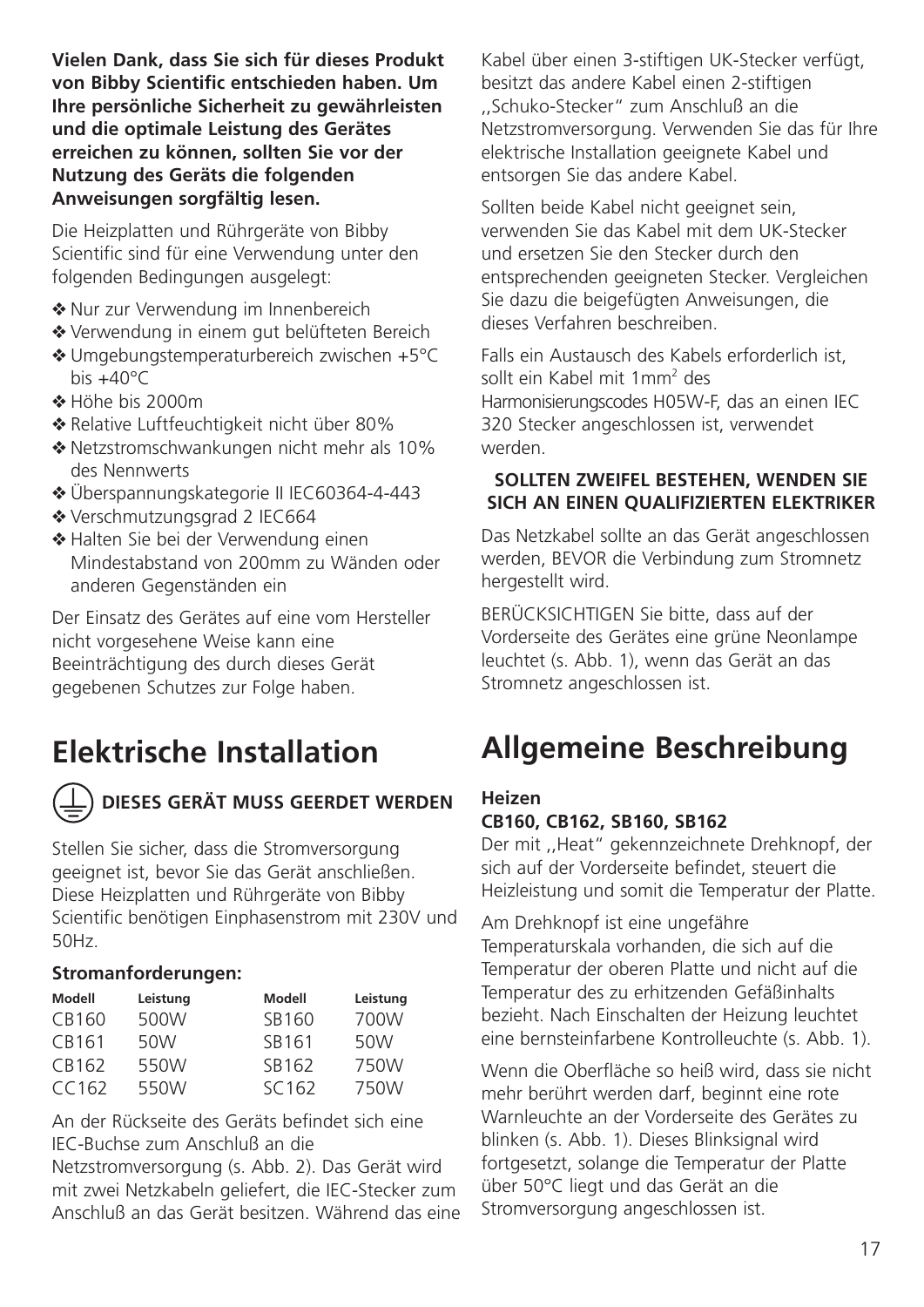ACHTUNG: Die Oberfläche des Gerätes kann sehr HEISS sein: Wenn die Hitze nicht absorbiert wird, kann die Oberflächentemperatur bei den Keramikmodellen 450°C und bei den Metallmodellen 325°C betragen. Lassen Sie daher die Heizer nicht eingeschaltet, wenn sie nicht verwendet werden.

### **Rühren**

#### **CB161, CB162, SB161, SB162**

Der mit ,,Stir" gekennzeichnete Drehknopf, der sich auf der Vorderseite befindet, steuert die Rührgeschwindigkeit. Nach dem Einschalten leuchtet eine bernsteinfarbene Kontrolleuchte (s.  $A$ hh 1).

Der Drehknopf besitzt eine willkürliche Skala von 1-9. Wird der Knopf auf eine höhere Zahl gedreht, erhöht sich die Rührgeschwindigkeit.

#### **SC162 & CC162**

Die Heizplatten SC162 mit Metalloberfläche und CC162 mit Keramikoberfläche sind zur Verwendung mit der SCT1-Temperatursteuerung von Stuart bestimmt. Die SCT1-

Temperatursteuerung gestattet eine exakte Temperatursteuerung von Proben auf Wasserund Ölbasis im Labor und kann in zwei unterschiedlichen Modi verwendet werden: als präzise Temperatursteuerung im Bereich von 20 bis 200°C oder als digitales Thermometer im Bereich von -4 bis +325°C.

Der Anschluss der Sonde der SCT1- Temperatursteuerung erfolgt über die DIN-Sondenbuchse auf der Rückseite der Heizplatte (Abb. 4). Die analoge Wärmesteuerung wird deaktiviert, was die präzise Temperatureinstellung über die SCT1- Temperatursteuerung ermöglicht. Die leuchtende Steuerungs-LED zeigt die eingerichtete Kommunikation zwischen der SCT1- Temperatursteuerung und der Heizplatte an (Abb. 3). Bitte entnehmen Sie die vollständigen Gebrauchsanweisungen dem Handbuch für die SCT1-Temperatursteuerung.

Wenn das SC162 bzw. CC162 nicht mit der SCT1-Temperatursteuerung verwendet wird, arbeiten die Heiz- und Rührfunktionen der Heizplatte gemäß den Modellen CB160, CB162, SB160 und SB162. In diesem Fall bleibt die Steuerungs-LED inaktiv und die DIN-Sondenbuchse wird nicht verwendet.

#### **Sicherheitshinweis**

- ❖ Verwenden Sie das Gerät nicht, um feuergefährliche Flüssigkeiten zu erhitzen
- ❖ Das Gerät darf, solange es eingeschaltet ist, weder angehoben noch transportiert werden. Lassen Sie es nach dem Ausschalten mindestens 30 Minuten abkühlen. Die Warnleuchte ,,Heiß" dient dabei als Richtwert.
- ❖ Das Gerät sollte mit beiden Händen transportiert werden, wobei sich die Finger unter den Seitenkanten befinden.
- ❖ Bewegen oder transportieren Sie das Gerät niemals, wenn sich noch Gefäße auf der Heizplatte befinden oder wenn das Gerät noch an das Stromnetz angeschlossen ist.
- ❖ Es besteht die Gefahr, dass die Flüssigkeit verschüttet werden kann, wenn die Gefäße übermäßig gefüllt wurden oder die Flüssigkeit zu schnell gerührt wird. Steigern Sie die Rührgeschwindigkeit langsam, und rühren Sie nicht schneller als erforderlich.
- ❖ Stellen Sie NIEMALS ein kaltes Glasgefäß auf eine heiße Heizplatte.

#### **Reinigung und Pflege**

Beachten Sie vor dem Reinigen die folgenden Punkte:

Stellen Sie sicher, dass die Oberfläche abgekühlt ist.

Trennen Sie das Gerät von der Stromversorgung.

Das Metallgehäuse sollte mit einem feuchten Tuch oder einer milden Reinigungslösung gereinigt werden.

#### **Geräte mit Keramikfläche:**

Mit einem feuchten Tuch lassen sich normalerweise alle Verschmutzungen entfernen.

Bei größeren Verschmutzungen empfehlen wir einen Haushalts-Schaumreiniger. Die Reinigung wird erleichtert, wenn die Verschmutzungen direkt nach ihrer Entstehung beseitigt werden.

Alkali, Phosphorsäure und Fluorwasserstoffsäure MÜSSEN in jedem Fall jedoch unmittelbar entfernt werden, da diese Chemikalien die Glaskeramik angreifen und beschädigen können.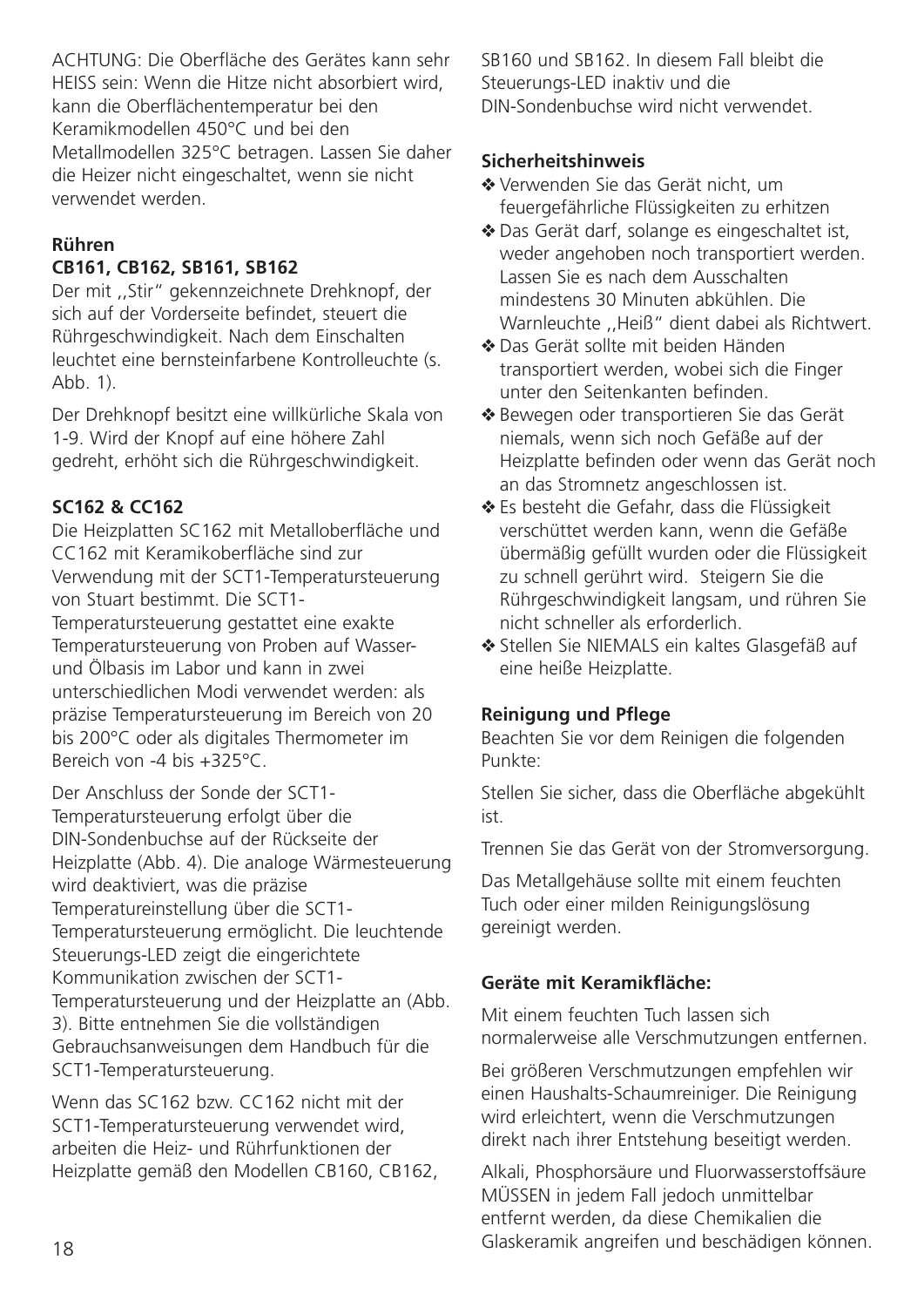Stellen Sie sicher, dass die angemessenen Sicherheitsvorkehrungen getroffen werden.

Achten Sie während des Reinigens sowie bei der allgemeinen Verwendung des Gerätes darauf, nicht die Oberfläche der Heizplatte zu zerkratzen, da dies zu einem thermischen Bruch führen könnte.

ACHTUNG: Eine zerkratzte, zersplitterte, chemisch verätzte oder beschädigte Keramikoberfläche darf nicht verwendet werden.

#### **Geräte mit Metallfläche:**

Die Metall-Oberfläche sollte mit einem feuchten Tuch und einem milden Reinigungsmittel gereinigt werden. Die Reinigung wird erleichtert, wenn die Verschmutzungen direkt nach ihrer Entstehung beseitigt werden. Säuren und Alkali MÜSSEN in jedem Fall jedoch unmittelbar entfernt werden, da diese Chemikalien die Oberfläche der Aluminiumlegierung angreifen und beschädigen können. Stellen Sie sicher, dass die angemessenen Sicherheitsvorkehrungen getroffen werden.

#### **Vorbereitung der Medien**

Gehen Sie besonders vorsichtig vor, wenn sie Flüssigkeiten mit einer hohen Viskosität erhitzen.

Viskose Flüssigkeiten können als

Wärmedämmung agieren und einen thermischen Bruch der Glaswaren führen. Dies ist besonders bei Medienlösungen wichtig, da bei ansteigender Temperatur gewöhnlich auch die Viskosität zunimmt.

- ❖ Überprüfen Sie, ob die Rührbewegung ausreichend ist, um die gesamte Flüssigkeit zu bewegen. Wenn sich ungerührte Bereiche in der Flüssigkeit bilden, kann dies zu einem ungleichmäßigen Hitzetransfer und zu Wärmekonzentrationen im Glas führen. Die dabei entstehenden thermischen Spannungen können die Ursache für eine Beschädigung sein.
- ❖ Überprüfen Sie regelmäßig den Rührvorgang, um sicherzustellen, dass die Geschwindigkeit weiterhin angemessen ist, da die Viskosität zunimmt
- ❖ Verwenden Sie immer den größtmöglichen Magneteinsatz und gegebenenfalls einen mechanischen Rührer
- ❖ Verwenden Sie keine Glasgefäße mit dicken Wänden, zum Beispiel Pyrex Heavy Duty Ware oder Standard-Bechergläser oder -Kolben, die ein Fassungsvermögen von 5 Litern oder mehr besitzen.
- ❖ Erhitzen Sie auf der Heizplatte NIEMALS Glasflaschen.
- ❖ Stellen Sie sicher, dass sich die Hitze langsam aufbaut, um Wärmestauungen zu vermeiden.
- ❖ Stellen Sie sicher, dass die Glasgefäße keine Kratzer oder ähnliche Beschädigungen aufweisen.
- ❖ Stellen Sie die Heizplatte auf ein Tablett, das groß genug ist, um die Flüssigkeit im Falle eines Glasbruchs aufzufangen.
- ❖ Tragen Sie entsprechende Schutzkleidung: zum Beispiel Handschuhe, Schutzbrille, Schürze etc.

#### **Zubehör**

Um die Apparate zu stützen, die zusammen mit dem Gerät verwendet werden, ist eine Stange erhältlich. Das Gerät verfügt an der Rückseite über eine entsprechende Befestigungsmöglichkeit – Katalognummer SRI (s. Abb. 2). Trennen Sie zunächst das Gerät vom Stromnetz und lassen Sie es abkühlen, bevor Sie die Stange am Instrument anbringen. Schrauben Sie danach das mit einem Gewinde versehene Ende der Abstützstange in die Befestigung an der Rückseite des Gerätes.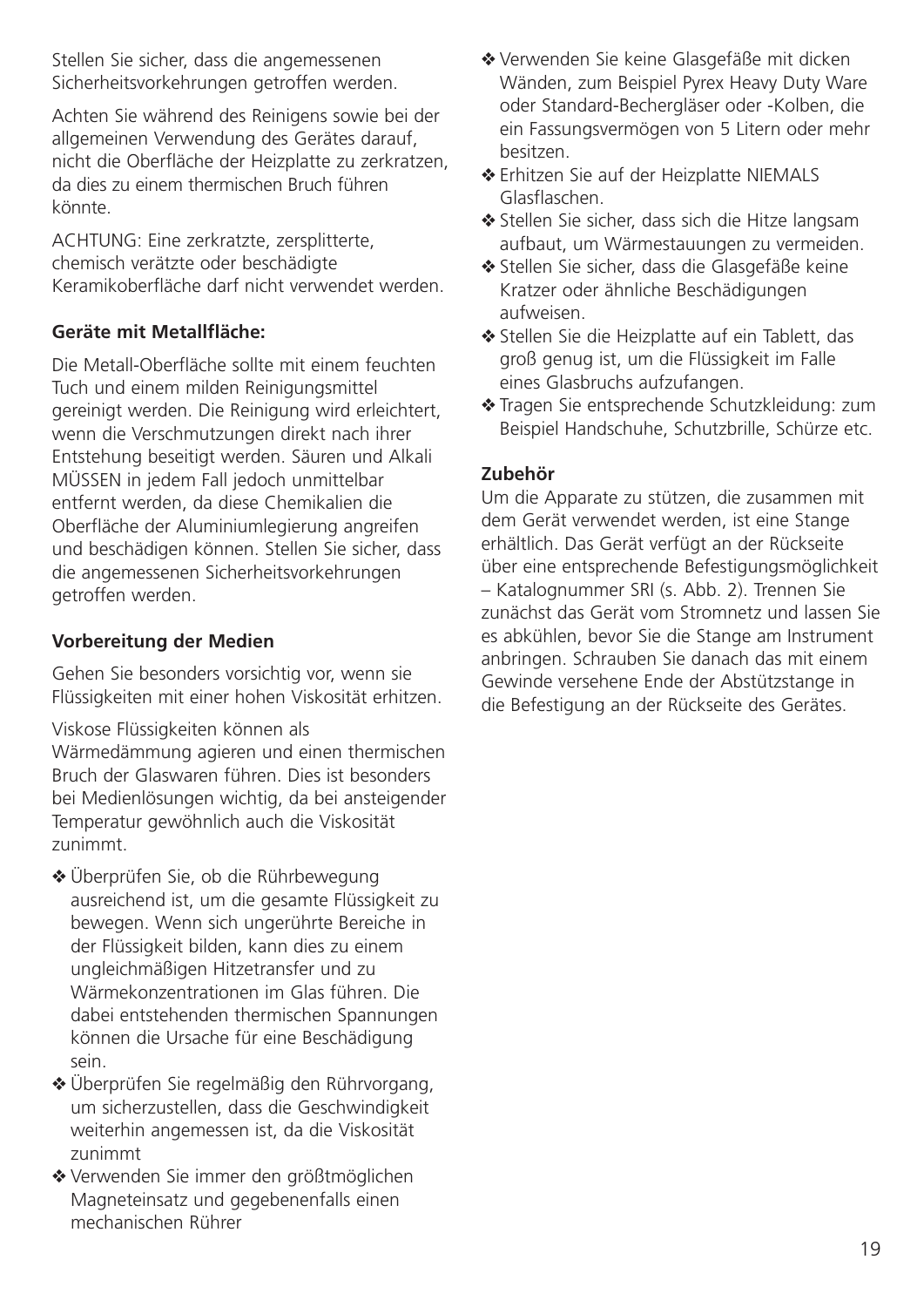# **Wartung und Reparatur**

Bei dieser Produktserie ist keine routinemäßige Wartung erforderlich.

**Hinweis: Das Gerät enthält keine Teile, die vom Benutzer ausgetauscht werden können.** Im Falle eines Defektes wird empfohlen, die Reparatur nur von ausreichend qualifiziertem Techniker durchführen zu lassen. Wenn Sie ein Wartungshandbuch benötigen oder eine Beratung wünschen, wenden Sie sich an den Technischen Kundendienst von Bibby Scientific Ltd.

Verwenden Sie ausschließlich Ersatzteile von Bibby Scientific oder seinen Vertretungen. Werden nicht genehmigte Teile verwendet, kann dies die Leistung der Sicherheitsfunktionen des Geräts beeinträchtigen.

#### **Hinweis: der magnetische Rührantrieb verwendet starke Magnete**

Wenn Zweifel bestehen, wenden Sie sich an den Technischen Kundendienst von

Bibby Scientific Ltd. Stone, Staffordshire ST15 0SA United Kingdom Tel: +44 (0)1785 812121 Fax: +44 (0)1785 813748 e-mail info@bibby-scientific.com www.bibby-scientific.com

#### **Ersatzteile**

Bei Ihrem Laborlieferanten sind die folgenden Ersatzteile erhältlich. Wenn Sie eine vollständige Ersatzteilliste wünschen, wenden Sie sich unter Angabe der folgenden Modell- und Seriennummern an den Technischen Kundendienst:

| Beschreibung             | Katalog-Nr. |
|--------------------------|-------------|
| Drehknopf                | S3160/CK    |
| Gummifuß, 4-teiliges Set | S3160/RF    |
| Stützstange              | <b>SRI</b>  |

# **Garantie**

Bibby Scientific Ltd garantiert drei (3) Jahre, dass dieses Gerät unter normalen Laborbedingungen keine Material- oder Verarbeitungsfehler aufweist. Bei einem gerechtfertigten Anspruch tauscht Bibby Scientific die defekten Einzelteile kostenlos aus.

Diese Garantie besitzt jedoch in den folgenden Fällen KEINE Gültigkeit:

- 1. Eine Keramikfläche wurde durch eine mechanische Einwirkung, Zerkratzen, Absplitterung oder chemische Ätzvorgänge zerbrochen.
- 2. Eine Reparatur wurde bereits vorgenommen oder versucht, jedoch nicht von Bibby Scientific oder einem seiner Vertretungen.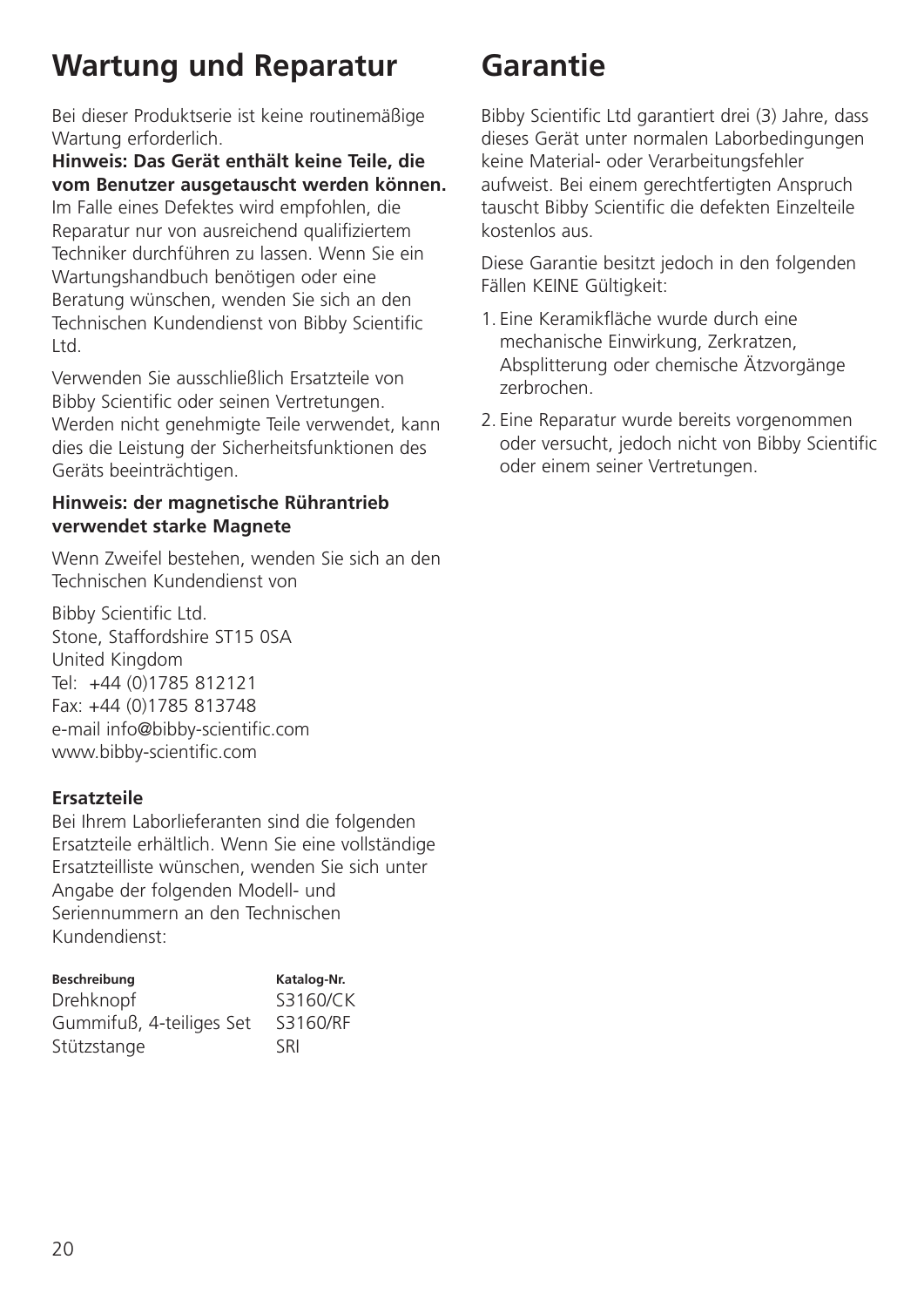These products meet the relevant EC harmonised standards for radio frequency interference and may be expected not to interfere with, or be affected by, other equipment with similar qualifications. We cannot be sure that other equipment used in their vicinity will meet these standards

and we cannot guarantee that interference will not occur in practice. Where there is a possibility that injury, damage or loss might occur if equipment malfunctions due to radio frequency interference, or for general advice before use, please contact the Technical Department of Bibby Scientific Ltd.

|                             | Declaration of Conformity                                                                                                                       |
|-----------------------------|-------------------------------------------------------------------------------------------------------------------------------------------------|
|                             | <b>Hotplate with Stirrer Options.</b>                                                                                                           |
|                             | Model SB160, CB160, SB161, CB161, SB162, CB162, CC162* & SC162*                                                                                 |
|                             | These products comply with the requirements of the EU Directives listed below:                                                                  |
| 89/336/EEC                  | Electromagnetic Compatibility Directive, amended by European<br>Directive 93/68/EEC. "EMC Directive".                                           |
| 73/23/EEC                   | Low Voltage Directive amended by European Directive 93/68/EEC.<br>"Low Voltage Directive".                                                      |
| standards:                  | Compliance with the requirements of these Directives is claimed by meeting the following                                                        |
| Laboratory use).            | EN 61326: 1997 + Amendments (Electrical Equipment for Measurement, Control and                                                                  |
| Control and Laboratory use) | EN 61010-1: 1993 or 2001* (Safety Requirements Electrical Equipment for Measurement,                                                            |
| Heating of Materials).      | EN 61010-2-010: 1994 or 2003* (Particular Requirements for Laboratory Equipment for                                                             |
|                             | Compliance Certificates and Equipment Specification.                                                                                            |
| and RETS(L)1406/A/2         | The full product specifications are listed in report numbers :-<br>Ref: RETS0265/A/1, RETS0265/A/2, RETS0287/3/A, RETS0287/4/A, RETS(E)1406/A/1 |
|                             | From "Epsilon Technical Services" an Independent Accredited Test House Showing<br>Compliance to the above Standards are available on request.   |
| CE Mark Affixed 01 & 05*    |                                                                                                                                                 |
|                             | Signed:<br>(Mr D. Hicks)<br>$\frac{20-2005}{5}$<br>$16^{\frac{2}{4}}$<br>Date:                                                                  |
|                             | Authority: Technical & Development Manager                                                                                                      |
|                             | for                                                                                                                                             |
|                             | Barloworld Scientific Ltd - Stone - Staffs - ST15 0SA - UK<br>Tel: +44 (0) 1785 812121 - Fax +44 (0) 1785 813748                                |
| BibbyDofC_01_Rev02          |                                                                                                                                                 |